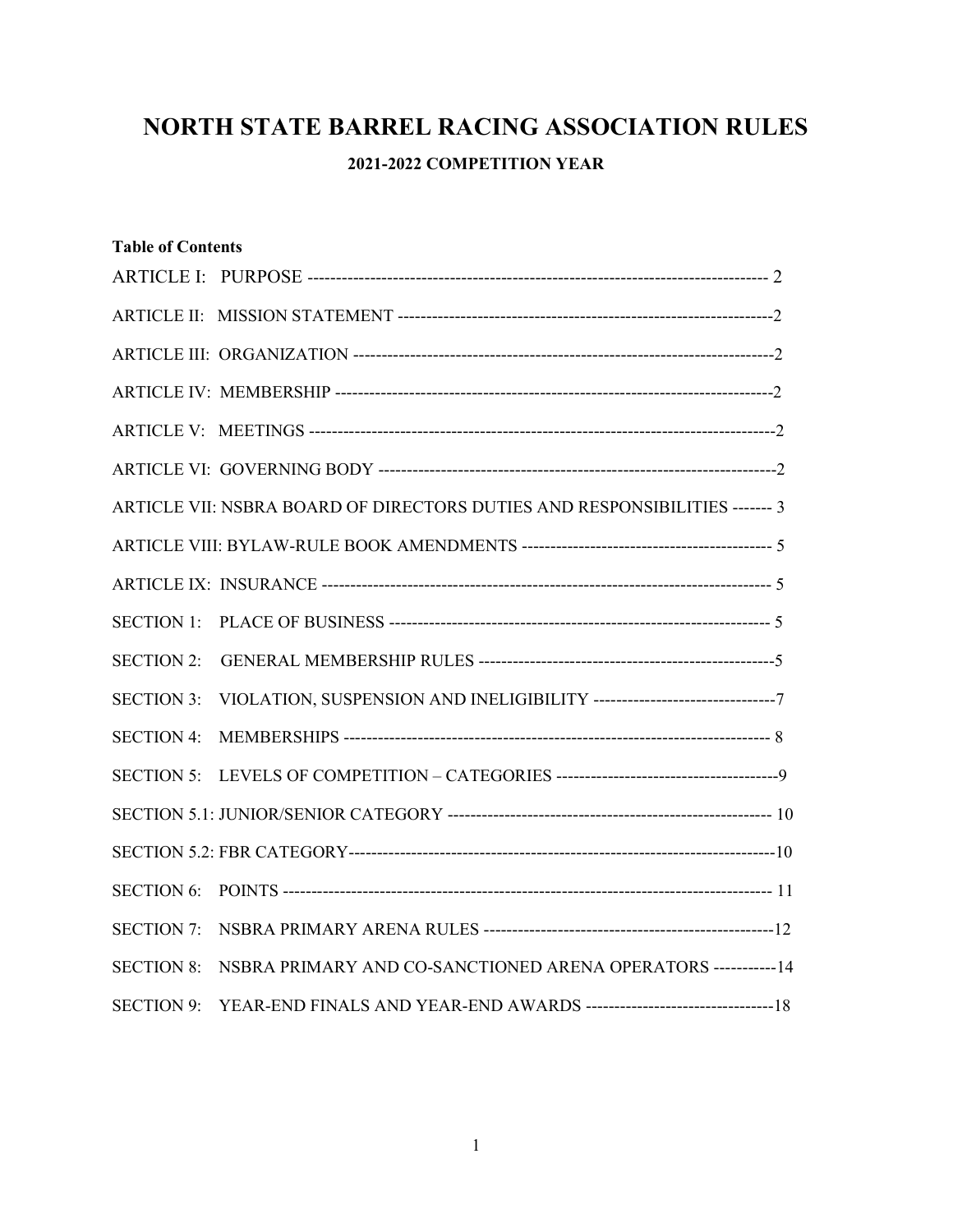## ARTICLE I: PURPOSE

The North State Barrel Racing Association, hereinafter referred to as NSBRA, has approved the following rules to ensure a continued and orderly transaction of business and to facilitate the purposes for which the NSBRA was established. Founded primarily to promote the sport of barrel racing, the NSBRA Board of Directors (BODs) do hereby jointly and separately vote for, consent to, and authorize the adoption of the following rules accompanied with the Bylaws of this association.

## ARTICLE II: MISSION STATEMENT

- 1. To provide fair levels of competition in the way of different categories so that each member's horse competes with others at his or her own ability level.
- 2. To encourage the sport of barrel racing in Northern California.
- 3. To provide its members a final competition with worthy awards at the end of the competitive year.

#### ARTICLE III: ORGANIZATION

- 1. The name of the organization shall be North State Barrel Racing Association. Referred to from here on as the NSBRA.
- 2. The NSBRA is a non-profit organization existing for the purposes of providing and promoting consistent competition of the members of NSBRA.

#### ARTICLE IV: MEMBERSHIP

- 1. Membership in this organization shall be open to all who meet eligibility requirements covered in the NSBRA rules.
- 2. A quorum of the membership is made of the majority of members at a meeting.
- 3. A failure to vote by a member in good standing shall be an affirmative vote.

#### ARTICLE V: MEETINGS

- 1. Quarterly meetings shall be held on the  $2<sup>nd</sup>$  Thursday of a month at a location determined by the BODs.
- 2. For issues beyond the meetings that require the NSBRA BOD's decision, a special BOD meeting, or conference call will be required. Social media will not be used for Board discussions unless the entire BODs have the availability to utilize it and participate in it.
- 3. Meetings are open to any member/owner/arena operator/rider or interested individuals, except on occasion when closed or special meetings are deemed necessary.
- 4. The Secretary shall notify the membership of meeting time and place. Notifications will be on the officials NSBRA website www.nsbra.com.
- 5. A summary of the minutes of the general Membership and Board meetings shall be published on the official website.
- 6. Meeting agenda will be posted to the official NSBRA website at three (3) weeks prior to the next meeting with updates for the agenda being added as needed.
- 7. All meetings will be conducted using Robert's Rules of Order as a guide.

#### ARTICLE VI: GOVERNING BODY

- 1. The governing body of the NSBRA shall be the BODs consisting of the President, Vice President, Secretary, Treasurer, Membership/Points, Arena, Website, and Publicity Director.
- 2. The President, Vice President, and Treasurer will be elected for a two (2) year term. All other officers are elected for a one (1) year term.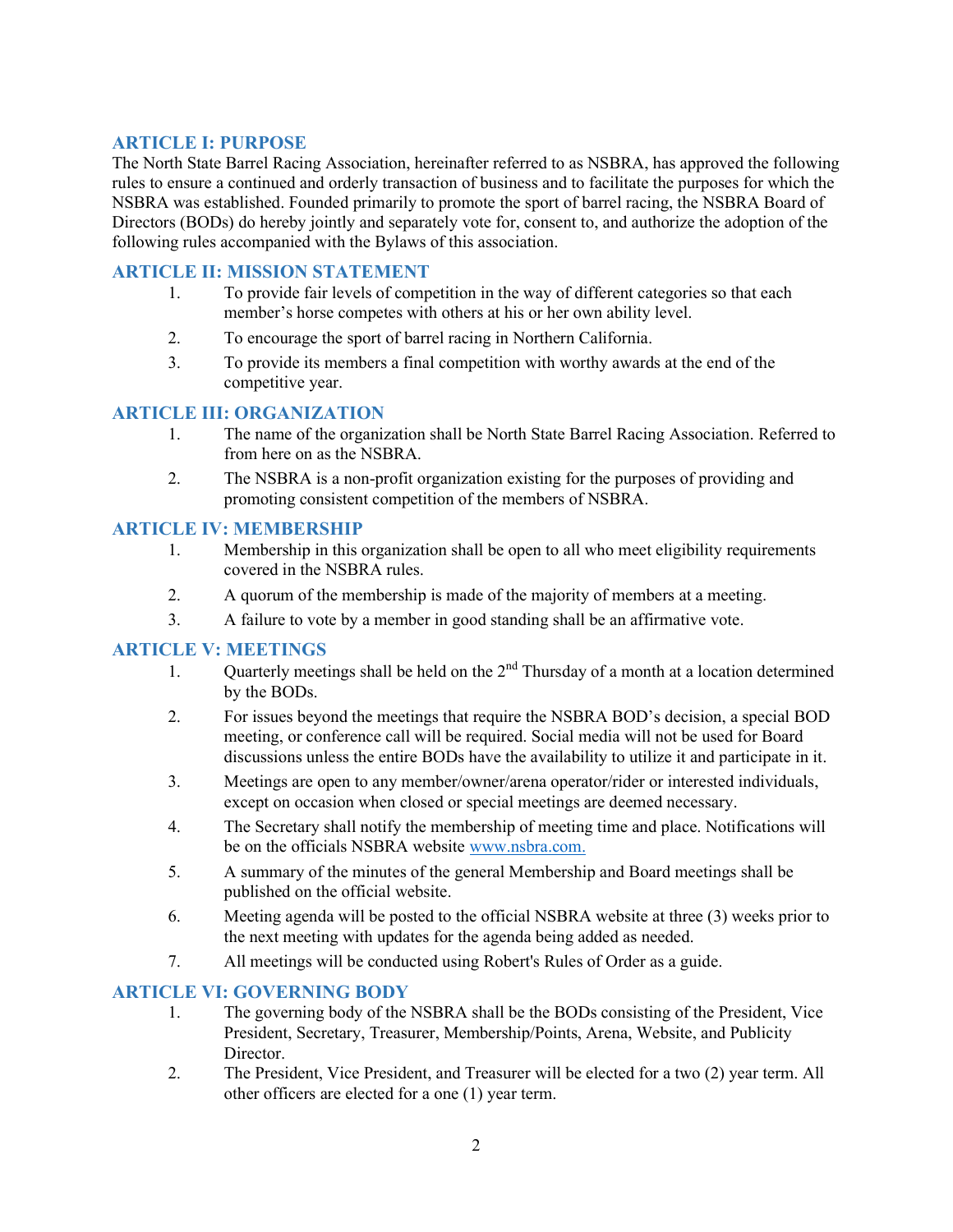- 3. Any BOD may be removed at any time by a 2/3 majority vote of the membership.
- 4. If a Director cannot perform their duties for any reason, or they miss two consecutive, unexcused, and un-notified board meetings without just cause and or approval from the other directors, they may step down or be asked by a BOD to resign and the nominee with the next highest votes in the election will be asked to fill the position for the balance of the term.
- 5. Vacancies as a result of death, resignation, removal, disqualification, or otherwise may be filled by the BODs for the remainder of the term year.
- 6. The BODs shall have control and management of the affairs of the NSBRA. This shall include enforcement of the official NSBRA rules.
- 7. A quorum shall be present when a majority of the BODs is present.
- 8. Each BOD shall have one (1) vote.
- 9. The BODs may make such rules as deemed necessary to cover its meeting, with the exception of Section 2: 2.9, 2.10, and 2.10.1.
- 10. It shall be the responsibility of the BODs to organize the Finals. That shall include determining a site, date, and number of awards to be given in addition to the awards described in these rules.
- 11. NSBRA BODs will decide the current season end date and the next season start date as close to the beginning of the current season as possible and post the information to the official NSBRA website.
- 12. Directors are expected to be present at and work to help the running of NSBRA races and the Finals.

## ARTICLE VII: NSBRA BOARD OF DIRECTORS DUTIES AND RESPONSIBILITIES

- 1. PRESIDENT: It shall be the duty of the President to preside over all general membership meetings. The President has the authority to appoint members to various duties as he/she deems necessary. The President must be a member in good standing. It shall also be the duty of the President to assist the Secretary and Treasurer.
- 2. VICE PRESIDENT: It shall be the duty of the Vice President to fill in whenever the President is unable. It may be necessary for the Vice President to call and preside over the monthly meeting if the President is unavailable.
	- a. It shall also be the duty of the Vice President to oversee all publications and advertising. He/she must see to it that deadlines are met and work with the Arena Director to get schedules set in a timely manner.
	- b. He/she must be responsible for the handling of the organization of sponsorships and donations by the public. He/she must work with the Publicity Director to see to it that sponsorships and donations are applied to the awards to where the funds were ascribed. He/she must also see to it that the proper recognition is made to sponsors in various publications. He/she must work with the Secretary and Publicity Director to see that "Thank Yous" are mailed in a timely fashion and notice is made on the association website.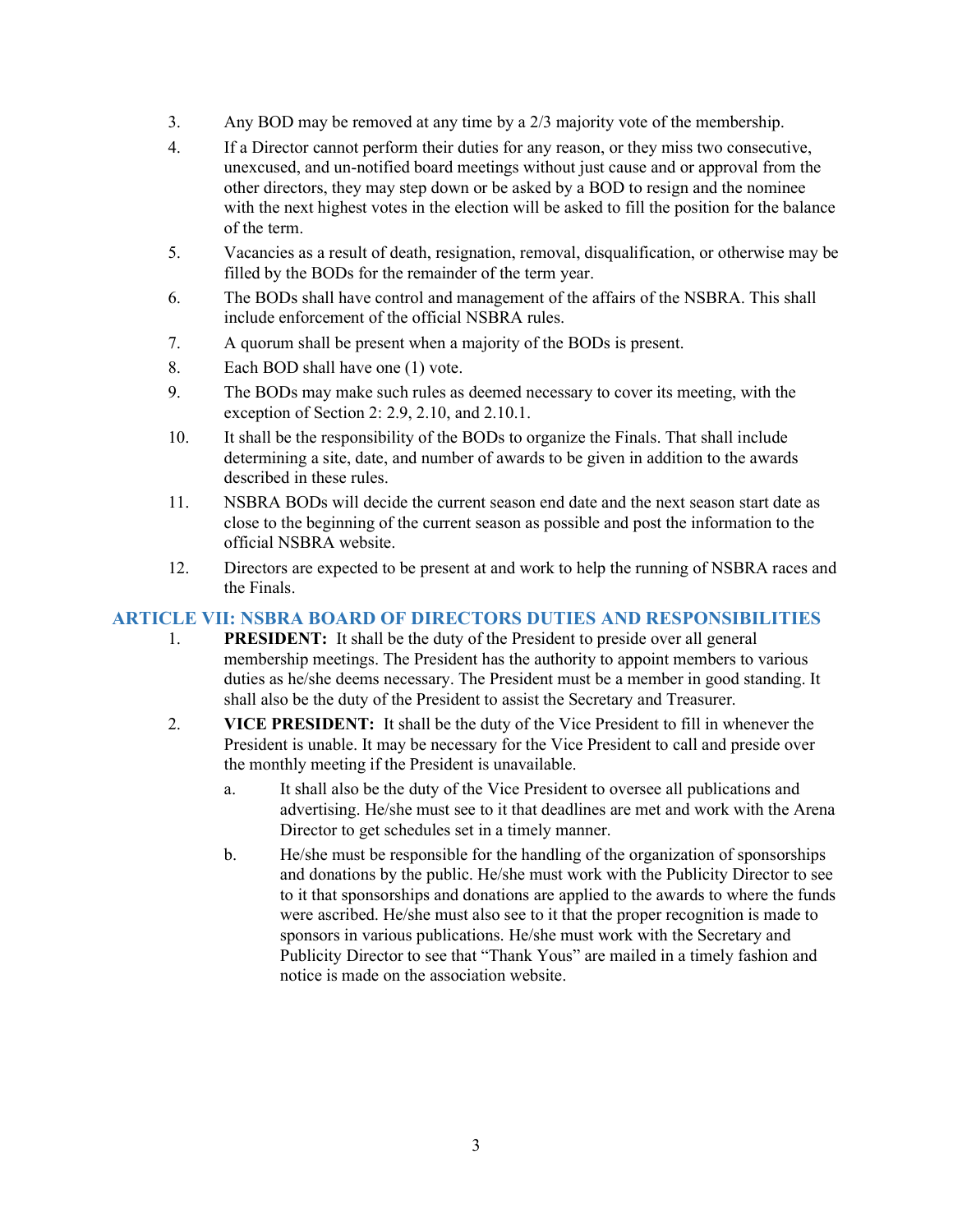- 3. SECRETARY: It shall be the duty of the Secretary to record the minutes at all general meetings. He/she will be responsible for the keeping of accurate minutes and providing a copy of each meeting minutes to the Website Director and President. In the event that the Secretary is not able to attend a membership meeting it is his/her responsibility to see that someone else records the minutes.
- 4. TREASURER: It shall be the duty of the Treasurer to keep the books of the association, to give a report at all general membership meetings, and to pay all bills upon approval of the President. The Treasurer shall also be the co-signer on the association account along with the President.
	- a. Provide accurate record keeping.
	- b. Provide reports of all transactions on a month-to-month basis.
	- c. Provide a financial statement at all membership meetings.
	- d. Provide a year-end financial statement for viewing at the Finals.
- 5. POINTS/MEMBERSHIP DIRECTOR: It shall be the duty of the Points/Membership Director to keep current standing of all the points for the NSBRA sanctioned and cosanctioned races. To provide a current standing update to the NSBRA website as frequently as possible but no more than every three (3) weeks. He/she will assign a membership number to each horse/rider combination. He/she will make sure that all the required horse's information is received before a number will be assigned. He/she will be responsible for posting the membership numbers to the website. He/she is required to receive all membership monies and race sanction/co-sanction monies and present it to the treasurer at each meeting with an accounting of where the money is designated. Example, membership monies and who paid, race monies and the date of the race. He/she must also keep all race recap sheets should any person of BOD request it.
	- a. He/she is responsible for keeping a current list of all members to include address, phone number, and available email addresses.
	- b. He/she shall assist the arena operators in taking new membership applications at the jackpots.
	- c. He/she must keep an accurate accounting of all the membership points and have this available for any member, parent, guardian, or BOD to view if requested.
- 6. ARENA DIRECTOR: It shall be the duty of the Arena Director to work closely with the arena operators in scheduling races and provide arenas with any and all pertinent paperwork for holding races. It shall also be the duty of the Arena Director to work with the Website Director to see to it that all schedules are made in a timely fashion so that they may be available for the required seven (7) day minimum deadline to be posted to the official NSBRA website calendar.
	- a. He/she will see to it that all arena operators wishing to sanction or co-sanction races use the online sanction/co-sanction form available on the official NSBRA website.
	- b. Unsafe arena condition complaints may be made by each rider. If an arena is determined to be unsafe, the NSBRA Arena Director has the power to cancel all future barrel races at the location until the arena is deemed safe by him/her.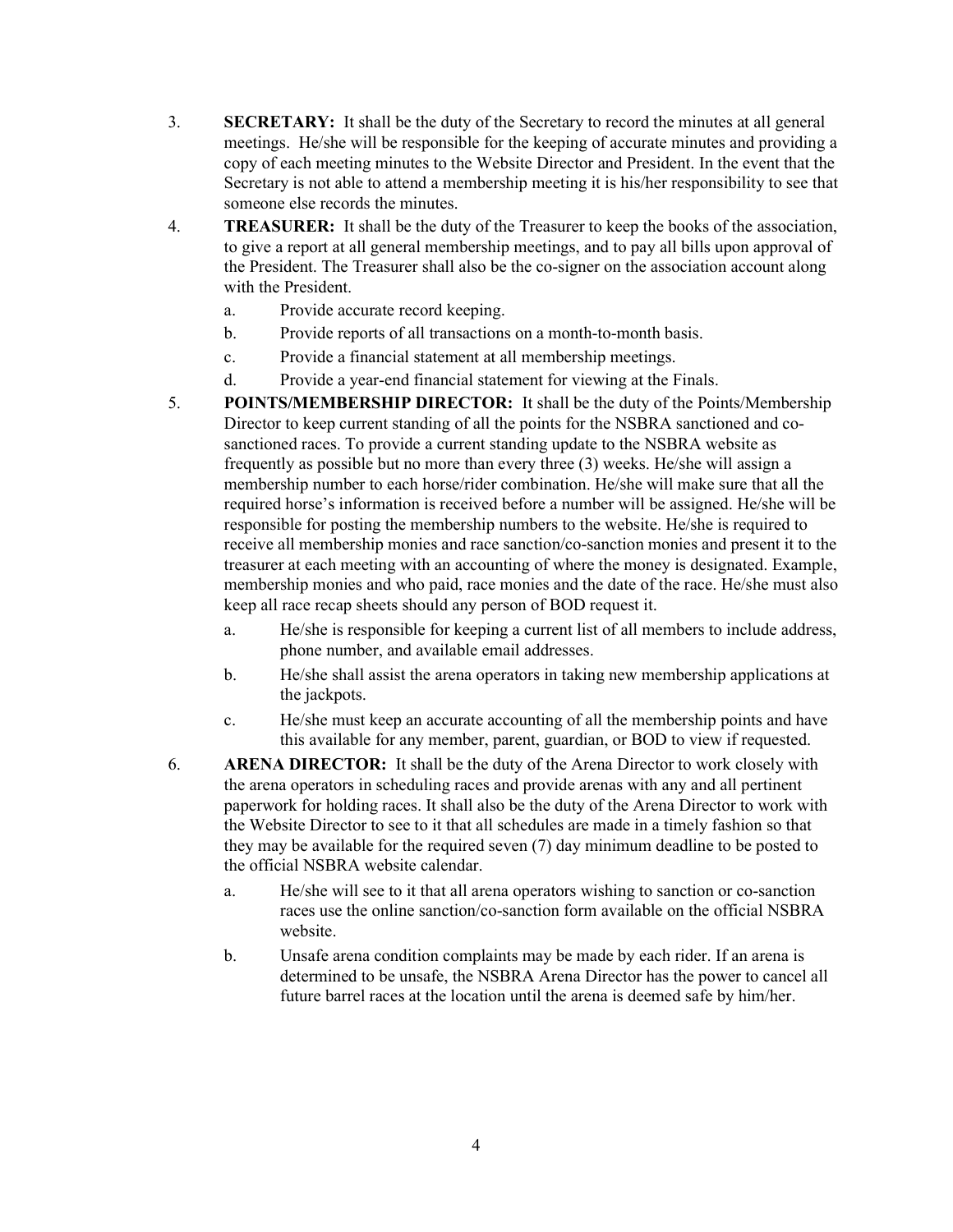- 7. PUBLICITY DIRECTOR: It shall be the duty of the Publicity Director to work with the Vice President in contacting sponsors and raising support and providing necessary information on each sponsor for publication and/or advertising on the official NSBRA website.
- 8. WEBSITE DIRECTOR: It shall be the duty of the Website Director to compile all information to be included in the website information updates. NSBRA meeting minutes, race calendar, etc. The Website Director will work closely with the President and Vice President to ensure that all the information is posted as needed. He/she will also work closely with the Point/Membership Director to ensure that all race results, points by race, and point status are posted to the website by the Points/Membership Director in a timely manner. He/she will also be responsible to post race dates and information to the website calendar upon approval form the Arena Director.

#### ARTICLE VIII: BYLAW-RULE BOOK AMENDMENTS

The Bylaws and or Rulebook may be changed by a majority vote of the general NSBRA membership at any time, provided Section 2: 2.9, 2.10, and 2.10.1 have been met.

#### ARTICLE IX: INSURANCE

- 1. The NSBRA shall maintain at all times a One Million Dollar General Liability Policy. Every arena used for NSBRA purposes shall be provided a certificate of insurance naming said arena as additional insured upon request.
- 2. All Directors shall be held harmless from any personal exposure for any and all claims that may be lodged against the NSBRA for any damages, injuries, or losses. The NSBRA BODs are volunteers and share no personal economic benefit from said position and therefore shall not have any personal monetary responsibility throughout their term.

#### SECTION 1: PLACE OF BUSINESS

- 1.1 The place of business for the NSBRA is, Red Bluff, California, or any such other place as designated by the board.
- 1.2 Any member/owner/arena operator/rider or individual may print a copy of the NSBRA rules and bylaws from the website.

#### SECTION 2: GENERAL MEMBERSHIP RULES

- 2.1 It is the responsibility of each member/owner/arena operator/rider or individual to become familiar with the associations rules and bylaws and to conduct themselves and their horses accordingly. Failure to do so will not be tolerated as an excuse. It is mandatory that every member/owner/arena operator/rider or individual observe good horsemanship. This includes making certain that all tack and equipment is humane, safe and in good repair.
- 2.2 It is mandatory that every member/owner/arena operator/producer/rider or individual observe an attitude of professionalism and good sportsmanship with courtesy to other participants and producers/arena operators. If an NSBRA member is found not conducting themselves accordingly, then the producer/arena operator must contact an NSBRA BOD within 72 hours of the event. The BODs will take the following action:
	- 2.2.1 First Offense: BODs will send the member a letter of warning.
	- 2.2.2 Second Offense: BODs will send the member a letter and charge a fine of \$250. The fine must be paid before earning any future points/credits. No entry into Finals until fine is paid.
	- 2.2.3 Third Offense: BODs will send the member a letter of suspension for the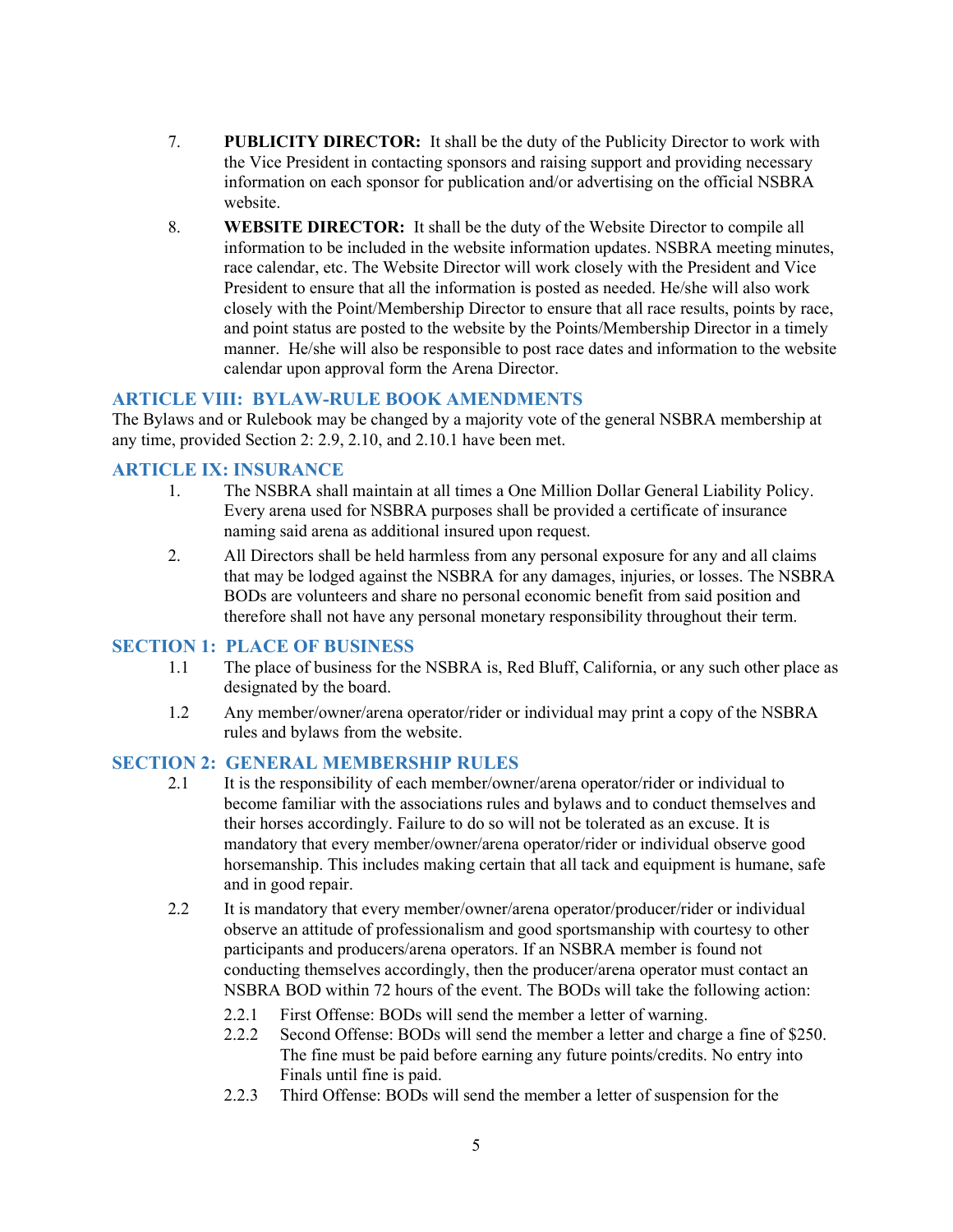remainder of the competition year, including the Finals.

- 2.3 Any member/owner/arena operator/rider or individual who is determined by the NSBRA BODs to be guilty of inhumane treatment of any horse will be subject to disciplinary action as stipulated in SECTION 3 of these rules.
- 2.4 Members/owners/arena operators/riders or individuals or families intentionally causing problems which delay the jackpot, thereby not exhibiting good sportsmanship, will be fined and/or suspended as stipulated in Section 3 of these rules for a specified period of time.
- 2.5 An NSBRA membership owner is not bound to participate at NSBRA events, nor is a membership's owner prohibited membership in any other barrel racing or rodeo organization, professional or otherwise, and is in no way restricted by these rules or the bylaws from doing so. An NSBRA membership owner may compete or participate at any rodeo, barrel race, or jackpot and is in no way restricted by these rules from doing so.
- 2.6 NSBRA accepts membership and participation of any individual regardless of that individual's involvement in other barrel racing or rodeo organizations, professional or otherwise, providing no conflict occurs in that organization's rules or bylaws. It is the responsibility of the membership owner or rider to be aware of any aforementioned conflicts.
- 2.7 In reference to Section 2: 2.5 and 2.6 above, the NSBRA sanctions and authorizes barrel races only and no other rodeo events, and in no way may be construed as a professional rodeo organization.
- 2.8 If a particular violation, incident, or infraction occurs by any member/owner/arena operator/rider or individual at any sanctioned NSBRA event and there are no stated rules covering the violation, incident, or infraction committed by the member/owner/arena operator/rider or individual, the NSBRA BODs reserves the right to use any sanctioned barrel racing organization, association or corporation rule book that may apply to the violation, incident, or infraction.
- 2.9 Any Bylaw/rulebook changes must have a motion made at a meeting. No voting will take place on any proposed changes until the following quarterly meeting AND until the required posting time has been met.
- 2.10 Any proposed changes to the Bylaws and or rulebook MUST be posted to the NSBRA website and the membership must be allowed to vote through a survey system on the internet. This MUST be posted to both the website and the survey site for a minimum of twenty-one (21) days prior to the following meeting. At which time the BOD will vote for the changes based on the votes from membership survey.
	- 2.10.1 This rule is intended to provide the information of the proposed changes to the NSBRA membership prior to the change. With the proposed changes posted to the official website for a minimum of twenty-one (21) days, presented to the membership to vote through a survey website, and a concerned member or members may voice their opinion through the survey, or at the following meeting. The BODs can approve or disapprove the motion based on the majority vote of the members from the survey.
- 2.11 The primary organizations publicized rules will take precedence in co-sanctioned races. NSBRA publicized rules will be implemented thereafter, if required.
- 2.12 Sanctioned races shall mean primary races that are produced by an NSBRA member. For example, the NSBRA Board gives authorization to the NSBRA member to produce a race.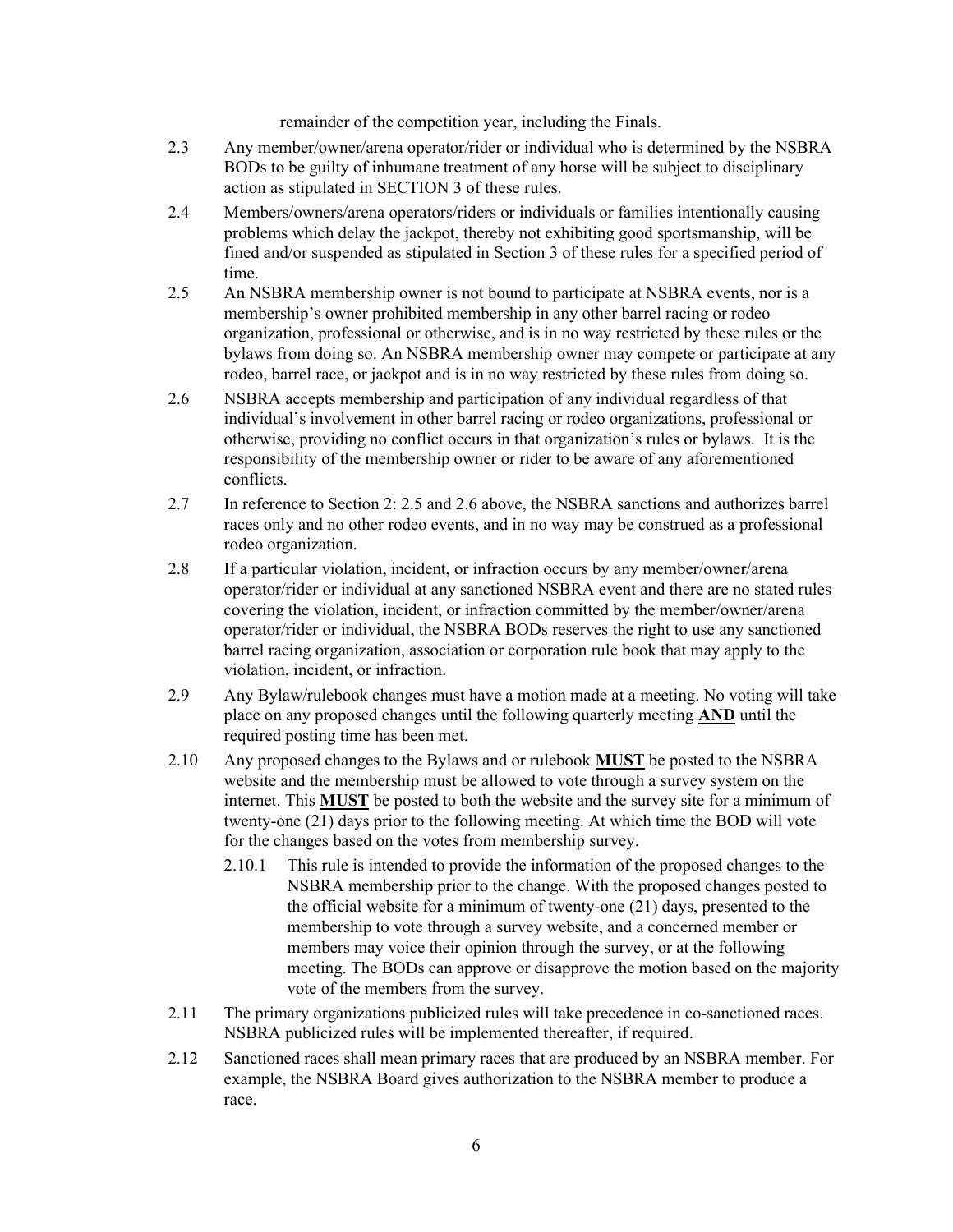2.13 Co-sanctioned races shall mean races that are produced by another organization. For example, the NSBRA Board has agreed to co-sanction a race produced by another organization.

## SECTION 3: VIOLATION, SUSPENSION AND INELIGIBILITY

- 3.1 Any member/owner/arena operator/rider or individual who gives an insufficient fund check as an entry fee or membership fee is subject to a twenty-five (\$25) dollar fine. All NSF checks plus bank charges and fines must be cleared up prior to acquiring any attendance(s) and or points. Failure to cover all NSF checks or other outstanding debt will result in placing the member/owner/arena operator/rider or individual on the ineligible list, which will be published in the designated publication until the matter is cleared up. A second offense is subject to suspension from the NSBRA for the remainder of the competition year. The funds must be paid to be removed from the ineligible list to compete in future competition years. In addition, the ineligible list is also for nonmembers who give NSF checks to the NSBRA or incur debt that is outstanding. Checks are to be made directly to the NSBRA. If anyone should write an NSF check the NSBRA board may require a cash only basis for any future barrel races.
- 3.2 If an NSF check is not cleared up by repaying the amount of the check plus bank charges and fines within ten (10) days of the date the check was returned by the bank, then that member/owner/arena operator/rider or individual will forever forfeit any attendance(s) and or points from that particular race.
- 3.3 The ineligible list shall alert arena operators and other NSBRA members that the member/owner/arena operator/rider or individual and his/her member horse(s) are ineligible to participate at NSBRA sanctioned jackpots, including time onlys, because that member/owner/arena operator/rider or individual has yet to make good or cover an NSF check or determined infraction of these rules. Once the outstanding NSF check or other debt has been cleared, the member/owner/arena operator/rider or individual and their horse(s) shall be removed from the list.
- 3.4 Suspension shall be deemed to mean the member/owner/arena operator/rider or individual and their horse(s) are refused any rights or participation in any and all activities and events relating to the NSBRA for the remainder of the competition year, including the Finals.
- 3.5 Any person found guilty of inhumane treatment of any animal while on the grounds of an NSBRA event may be fined one hundred dollars (\$100) for the first offense and suspended from the NSBRA if found guilty of a second offense. Any accusations of inhumane treatment must be in writing and supported by at least two (2) individuals, this should include the accusing party and one witness.
- 3.6 Any husband, father, mother, relative, or person having a relationship with a member/owner/arena operator/rider or individual whether related or not, interfering or complaining to the BODs, management, an arena director, or their agents, on behalf of said member/owner/arena operator, rider or individual makes said aforementioned responsible and liable. In addition, any of the aforementioned being found guilty of any of the above accusations can be fined up to a maximum of two hundred and fifty dollars (\$250) and possible suspension.
- 3.7 The NSBRA will not tolerate the use of alcohol in excess or drugs while competing at any sanctioned NSBRA events. Nor will the NSBRA tolerate excessive profanity in or around a sanctioned NSBRA event. If any member is found guilty, they can be fined and or suspended from the NSBRA.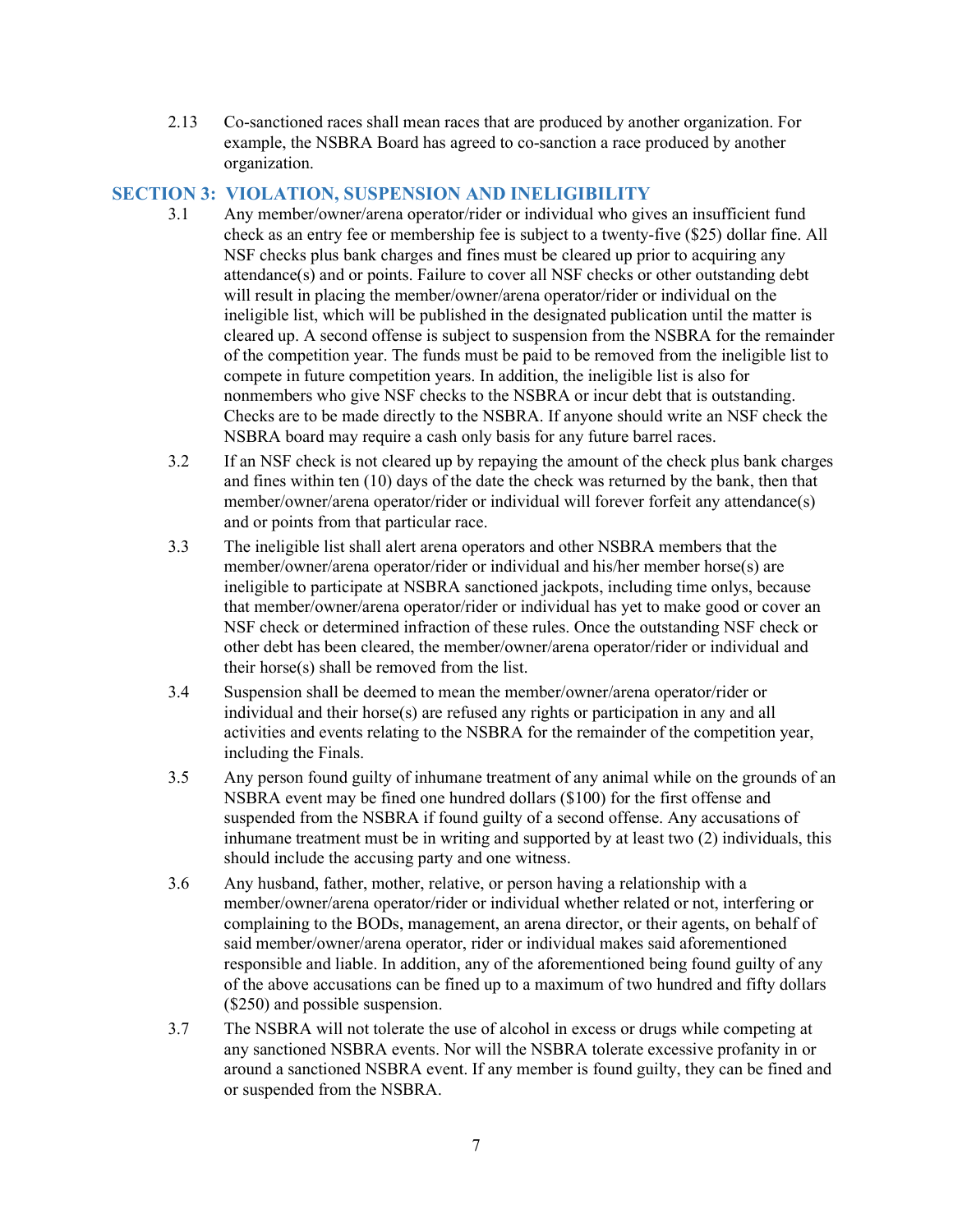- 3.8 Any member who willfully causes trouble inside or outside the ranks of NSBRA by excessively complaining, willfully causing disturbances, unsportsmanlike conduct, or unnecessarily aggravating an NSBRA BOD, can be fined up to two hundred and fifty dollars (\$250) and or suspended from the association.
- 3.9 Any member who has been found guilty of a major rule infraction or violation, is eligible to come before the NSBRA BODs to appeal that conviction and clear their record. If cleared, and after a period of three (3) years, the member will be eligible to run for BODs.
- 3.10 A member suspended by the NSBRA BODs will not be refunded/reimbursed for membership fees, co sanction fees, or entry fees.

## SECTION 4: MEMBERSHIPS

- 4.1 Memberships will only be active upon receipt of a completed NSBRA application. A membership application must be submitted to the membership office for each horse eligible in the appropriate NSBRA category provided. A separate application must be submitted for each horse and additional fees paid.
- 4.2 Each horse will be categorized by lifetime barrel racing earnings (including money won at rodeos, futurities, gymkhanas, and jackpots). Once membered, the horse will remain in that category for the remainder of the competition year. Categories are as follows: Under \$1000, Under \$5000, Open, Junior, and Senior. Junior is determined as age 17 and younger at the time the competition year commences. Senior is determined as age 50 and older at the time the competition year commences.
- 4.3 Each horse/rider combination is limited to joining in one (1) category for the NSBRA competition year. Under no circumstances can a horse/rider combination be in more than one (1) category. No exceptions.
- 4.4 A horse can be a member with more than one rider.
	- 4.4.1 A horse may only run one time at a race and only the member that rides the horse will receive points and attendance. This does not apply to FBR's riding the membered horse.
- 4.5 If a horse is a member with two (2) different riders, only one (1) rider may enter the horse at the Finals.
- 4.6 If a membership owner is found to be providing false information regarding a membered horse, the member and the horse will be suspended for the remainder of the competition year from NSBRA sanctioned events. If the membership owner was provided with false information from the legal/prior owner of the membered horse only the horse will be suspended for the remainder of the competition year from NSBRA sanctioned events.
- 4.7 There is no limit to the number of horses an owner may submit and be accepted for membership to the NSBRA.
- 4.8 Official membership applications are available at the NSBRA place of business, the arena director, at member arenas, and on the website at www.nsbra.com Membership applications MUST BE FILLED OUT IN FULL and submitted ON OR BEFORE running a race with the appropriate fees (membership and co sanctions if any) and required horse information to be accepted. Incomplete applications will be HELD and POINTS WILL NOT COUNT UNTIL AFTER THE DATE ALL THE INFORMATION IS RECEIVED. No exceptions. Member will be given attendance credits. Please see rule 6.7 for more information.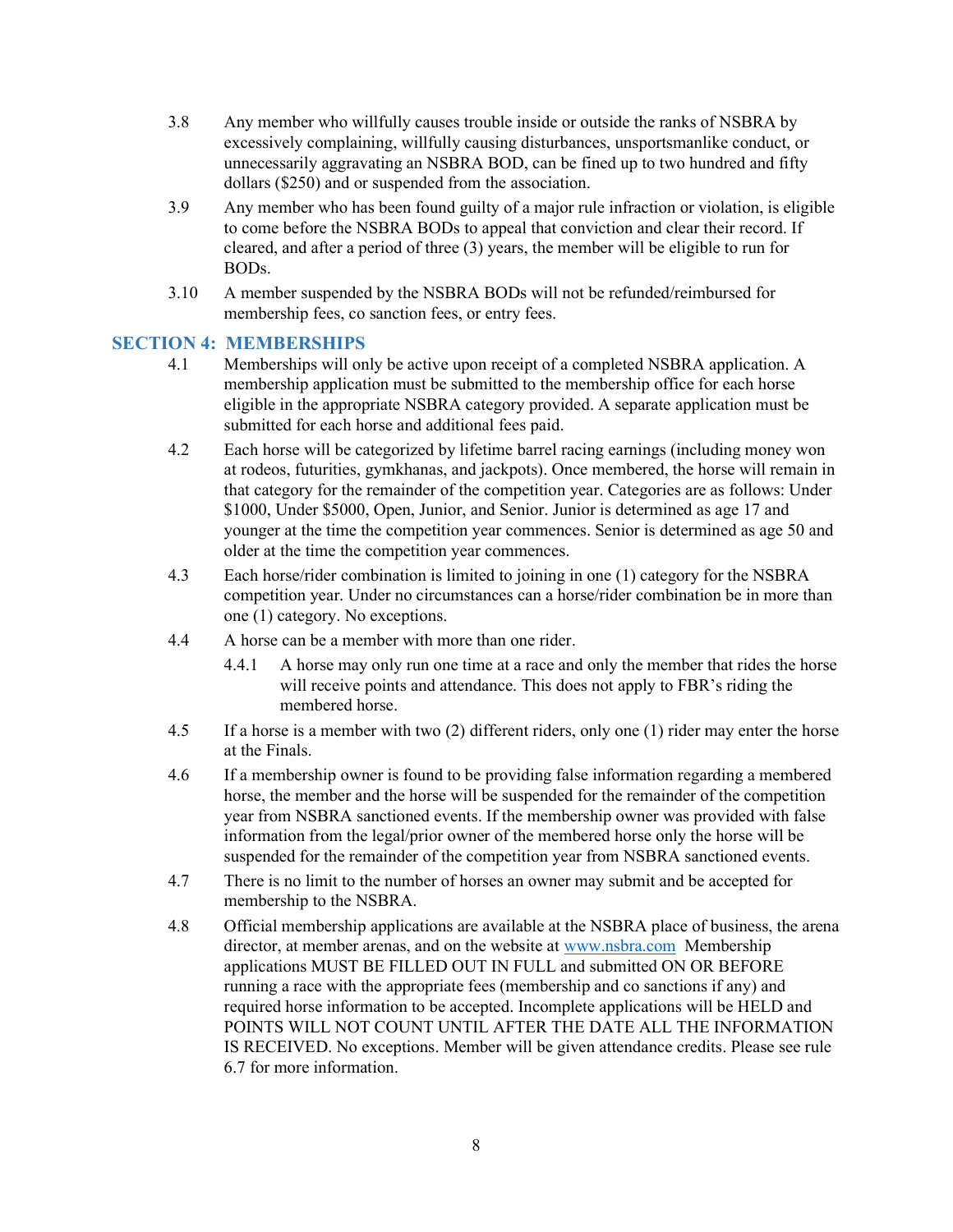- 4.9 Membership applications submitted at jackpots should be filled out completely as possible. Member has ten (10) days from the date of the jackpot to submit all the required information, such as horse papers, birth certificate or driver's license (proof of age). After the ten (10) days the membership will be held as incomplete. No exceptions.
- 4.10 If an Under \$1000 or an Under \$5000 horse membership application is submitted without a specific dollar amount of earnings listed, that horse's earnings will be entered as having won \$999 or \$4999 respectively.
- 4.11 Memberships are fifty dollars (\$50) for each membership horse and rider combination, unless there is a discount otherwise stated on the NSBRA website from the BODs. Any additional horse and rider memberships are subject to the same fees.
	- 4.11.1 Memberships are good for the competition year and will expire after the Finals Race. Points Director will email or text membership numbers. Membership numbers are also posted on the website.
- 4.12 An associate membership may be purchased for a fee of thirty dollars (\$30) and is available for non-participants, arena operators or any person wishing to support the activities of the association. An associate membership also allows riders that do not wish to have a regular membership, entry at NSBRA race and riding privileges.
- 4.13 It is the responsibility of the member owner and or rider to be aware of all NSBRA rules. The NSBRA rules are available to read and print off the website.
- 4.14 It is not mandatory the owner of the horse accepted for membership compete or ride and any authorized or sanctioned NSBRA barrel race.
- 4.15 In cases of ownership change during the membership year, point and race attendance DO NOT transfer with the horse. The new owner is required to pay the fifty dollars (\$50) membership fee and submit the required information along with the membership application. The new owner must enter the appropriate category for which the horse is eligible on the date the new membership application is submitted.
- 4.16 The association has the right to reject or accept any memberships or entries.
- 4.17 There will be no membership refunds issued.
- 4.18 A member may transfer their membership one time during a competition year to a different horse if the original horse membered has not competed in the current membership year.

## SECTION 5: LEVELS OF COMPETITION – CATEGORIES

- 5.1 The NSBRA provides five levels of competition referred to as categories
	- **Under \$1000**
	- Under \$5000
	- **Open**
	- Junior
	- Senior
- 5.2 Categories are based on all of a horse's lifetime earnings in barrel racing including futurities, jackpots, rodeos, gymkhanas, and sanctioned NSBRA barrel races at the time of membership with the exception of Junior and Senior categories. Categories are as follows.
	- Under \$1000 open to all horses having won no more than \$999.
	- Under \$5000 open to all horses having won no more than \$4999.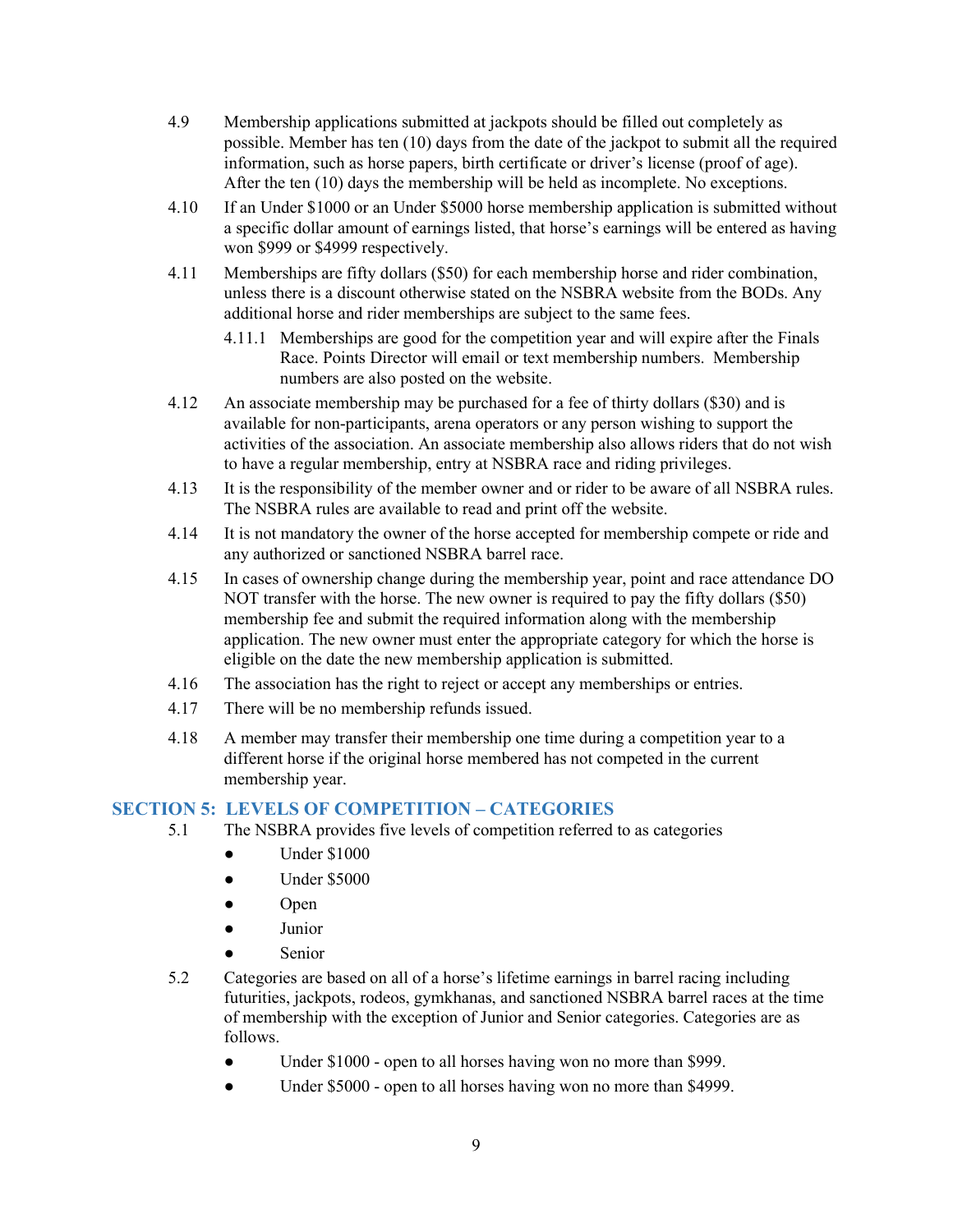- Open open to all horses.
- Junior open to ages 17 years and younger at the start of the competition year.
- Senior open to ages 50 years and older at the start of the competition year.
- 5.3 Horse's earnings and Junior/Senior age are considered as of the first day of the NSBRA competition year.
- 5.4 Each horse/rider in all categories will remain in that category until the end of the competition year at the NSBRA Finals Race (with the exception of FBR's may transfer with appropriate fees).
- 5.5 It is the intent of these levels of competition to create fair competition among all horses. Even though the NSBRA may not have a complete record of a horse's winnings, it is expected that all individuals will honor this intent. However, it is the discretion of the arena operator/BODs to challenge said individual. Any reasonable, legitimate challenges of individuals shall be directed to the NSBRA BODs. Winnings will be considered from any and all futurities, rodeos, barrel races, jackpots, and/or gymkhanas. If it is proven that the individual knowingly entered the horse in the wrong category the member and the horse will be suspended for the remainder of the competition year.
- 5.6 If at any time a horse's membership category is challenged, the NSBRA BODs reserves the right to request additional information in regards to said challenge. Failure to provide this information within ten (10) days of the request will result in forfeiture of points and attendance, as well as possible ineligibility.

## SECTION 5.1: JUNIOR/SENIOR CATEGORY

- 5.1.1 A Junior rider is seventeen (17) years and younger as of the first day of the NSBRA competition year. Voting membership is only by a parent or designated guardian until the Junior is of the legal age of eighteen (18).
- 5.1.2 Juniors may not sign their entry forms until they are of the legal age of eighteen (18).
- 5.1.3 A Senior rider is fifty (50) years or older as of the first day of the NSBRA competition year.
- 5.1.4 Juniors and Seniors, once membered as such, will stay in their category for the entire NSBRA competition year.
- 5.1.5 The Junior/Senior rider is required to ride the same horse to qualify for points and attendance, which is documented on the membership application. If for some reason the rider changes horses at any time during the competition year, the rider will be required to purchase a new membership.
- 5.1.6 Any Junior rider ten (10) years old or younger who is riding, either in the arena or anywhere on the arena operator's premises MUST wear a riding helmet for safety and insurance purposes, whether they are a member or not.

## SECTION 5.2: FBR CATEGORY

- 5.2.1 FBR age is ten (10) and under at the start of the NSBRA competition year.
- 5.2.2 FBR membership fee is twenty-five dollars (\$25).
- 5.2.3 FBRs may ride any horse at any time.
- 5.2.4 FBRs must wear a helmet at all times while on a horse anywhere at an NSBRA sanctioned race.
- 5.2.5 FBRs must wear boots and pants while on a horse anywhere at an NSBRA sanctioned race.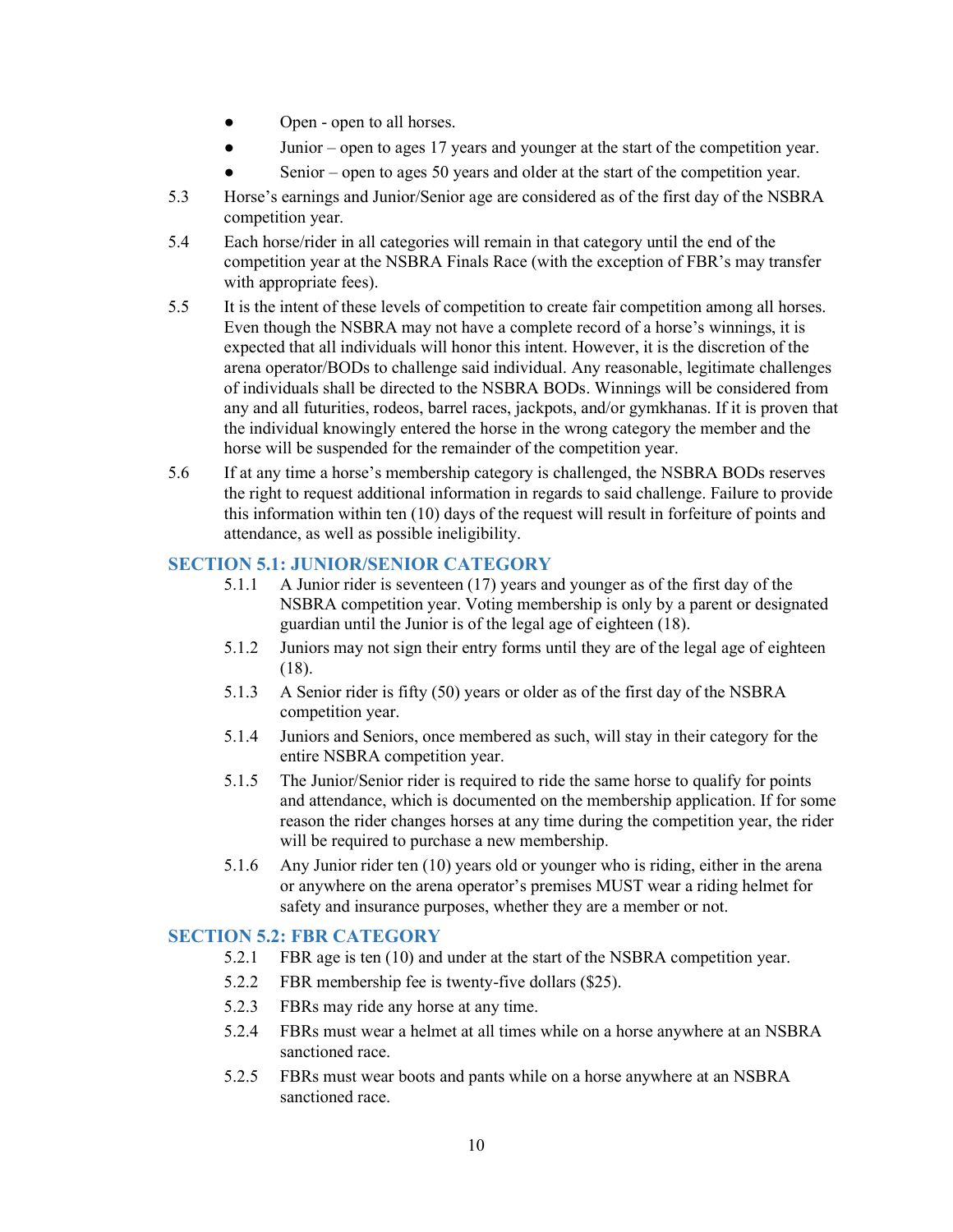- 5.2.6 FBRs will run prior to the start of any NSBRA sanctioned race.
- 5.2.7 A parent or guardian may accompany the FBR into the arena and may or may not assist the FBR throughout the entire pattern.
- 5.2.8 FBRs will not compete for money or points.
- 5.2.9 FBRs do not have to meet the qualifying number of races to attend Finals.
- 5.2.10 FBRs must be a member for at least thirty (30) days prior to the first day of the Finals or pay a twenty-five dollar (\$25) late membership fee (\$25.00 membership plus \$25.00 late fee).
- 5.2.11 If the FBR competes for money at any barrel racing jackpot, the FBR is no longer allowed to enter the FBR category. They must upgrade to a Junior membership, pay the balance of twenty-five dollars (\$25), and submit the appropriate horse papers to begin earning points and race attendance in their new category.
- 5.2.12 The FBR that chooses to move up to the Junior category will be expected to meet the eligibility of five (5) races if they wish to enter the Finals.
- 5.2.13 Once the FBR moves to the Junior category, all rules in Section 6 apply.
- 5.2.14 Point and attendance will start when the Junior membership is complete. No race attendance as an FBR will transfer.
- 5.2.15 FBRs will pay a \$5 entry fee.

#### SECTION 6: POINTS

- 6.1 Only NSBRA members shall receive points.
- 6.2 NSBRA members will only receive points and attendance by entering the OPEN race, even though they may be competing in other races (i.e. novice, senior, junior races) this rule applies to all races sanctioned or co-sanctioned.
- 6.3 Regardless of points earned/won, a member/horse must compete at a minimum of five (5) approved jackpots to be eligible to enter Finals.
- 6.4 The accumulation of points for the competition year will commence at the beginning of the competition year and end at the completion of the competition year, prior to the Finals. The start and end dates will be determined by the BODs.
- 6.5 Points shall be awarded to each member/horse combination that races at a NSBRA primary race or that pays a co-sanction at a co-sanctioned race.
- 6.6 When signing up at an NSBRA jackpot, the horse's name must be given as listed on the membership application, and entered on the official NSBRA sign up form. ALSO, IT IS THE RIDER'S RESPONSIBILITY TO GIVE THE HORSE'S MEMBERSHIP NUMBER WHEN SIGNING UP. If an individual has not yet received a membership card with a membership number, it is the responsibility of the individual to indicate and state at any sanctioned NSBRA event that the membership number is 'Pending' and in which category it is pending (i.e., U1000 Pending).
- 6.7 If the member signs up at a jackpot and does not have the required horse's information to submit with the membership application the information must be sent within ten (10) days of the jackpot. Failure to do so will result in NO POINTS until after the date that the information (Driver's License, Birth Certificate, Horse Papers, or Photos) is received by the Points/Membership Director. Member will be given attendance credits.
- 6.8 For a member to receive points, the member AND the horse that the individual is membered on must make the run together. No one else may ride that horse for points or attendance. NO EXCEPTIONS.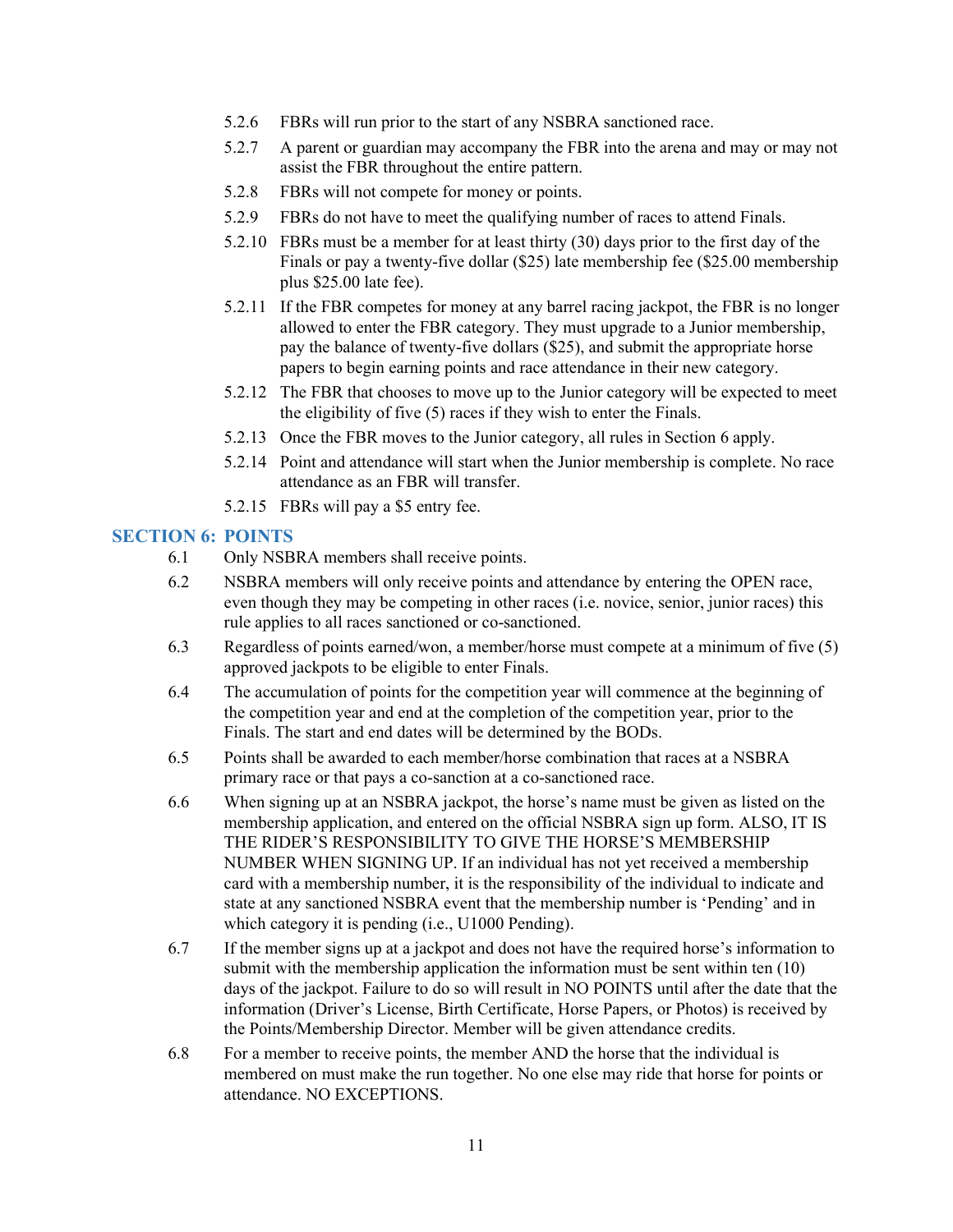- 6.9 A horse can be a member with more than one rider. However, the horse can only be ran once at a race and only the rider that rides the horse will receive the points at the race entered.
- 6.10 NSBRA co-sanction fee is five dollars (\$5) for each member wanting to have their run count for points and race attendance at a race that NSBRA is an approved co-sanction.
- 6.11 Point standings will be published on the NSBRA website www.nsbra.com.
- 6.12 Inquiries into points issued must be made within thirty (30) days of the date of posting of the 'points by race' results to the website. It is the responsibility of the member/owner/arena operator/rider or individual to correct any errors.
- 6.13 All points, attendance credits and standings shall be deemed correct after thirty (30) days of publication and will not be changed.
- 6.14 At all sanctioned or co-sanctioned NSBRA races, NSBRA points will be awarded regardless of the number of participants.
- 6.15 There are as many points available as there are members in a primary race or members that paid a co-sanction in a co-sanctioned race.
- 6.16 Each member horse/rider combination will receive one (1) point for themselves and one (1) point for every NSBRA member/horse combination that they outrun.
	- 6.16.1 Example, if there are 16 NSBRA riders competing at the race,  $1<sup>st</sup>$  will receive 16 points, 2nd will receive 15 points and so on until the last point is given. 6.16.1.1 The points awarded/earned at the race will be carried over into the member's respective categories.
	- 6.16.2 All ties shall split points. Example, tie for  $1<sup>st</sup>$  and  $2<sup>nd</sup>$  points will be added together and then divided by 2.
	- 6.16.3 Knocked down barrel penalties will be awarded points based on their time plus the penalty and will receive points based on who they outran with penalties.
	- 6.16.4 In no case will the rider with the penalty receive more points than a rider without a penalty.
	- 6.16.5 Off course will be rewarded with one (1) point. If there are more than one (1) off course in the category then the available points will be added together and divided by the number of riders that their run resulted in an off course.
- 6.17 When determining points to be awarded, a non-member (or members who did not pay a co-sanction fee at a co-sanction race) shall be skipped as if it had not run at all and the next placing member horse shall be awarded those points.
- 6.18 A member's disqualification, which results in a 'NO TIME,' will result in a minimum of one (1) point given. For example, a broken cloverleaf pattern would be grounds for an 'Off Course' disqualification and a minimum of one (1) point will be given.

#### SECTION 7: NSBRA PRIMARY ARENA RULES

- 7.1 NO WARM-UPS, PRACTICE, FBR OR SCHOOLING RUNS WILL BE ALLOWED on the barrel markers in the arena once the pattern is set with markers or barrels.
- 7.2 NO SCHOOLING DURING COMPETITION RUNS WILL BE ALLOWED. CIRCLING THE BARREL MORE THAN ONCE WILL RESULT IN A FIFTY DOLLAR (\$50) FINE.
- 7.3 Once a race is posted and announced, contestants will run in the order posted. If a rider runs out of order, i.e., order of the horse (multiple horses) or draw position that will result in an immediate disqualification.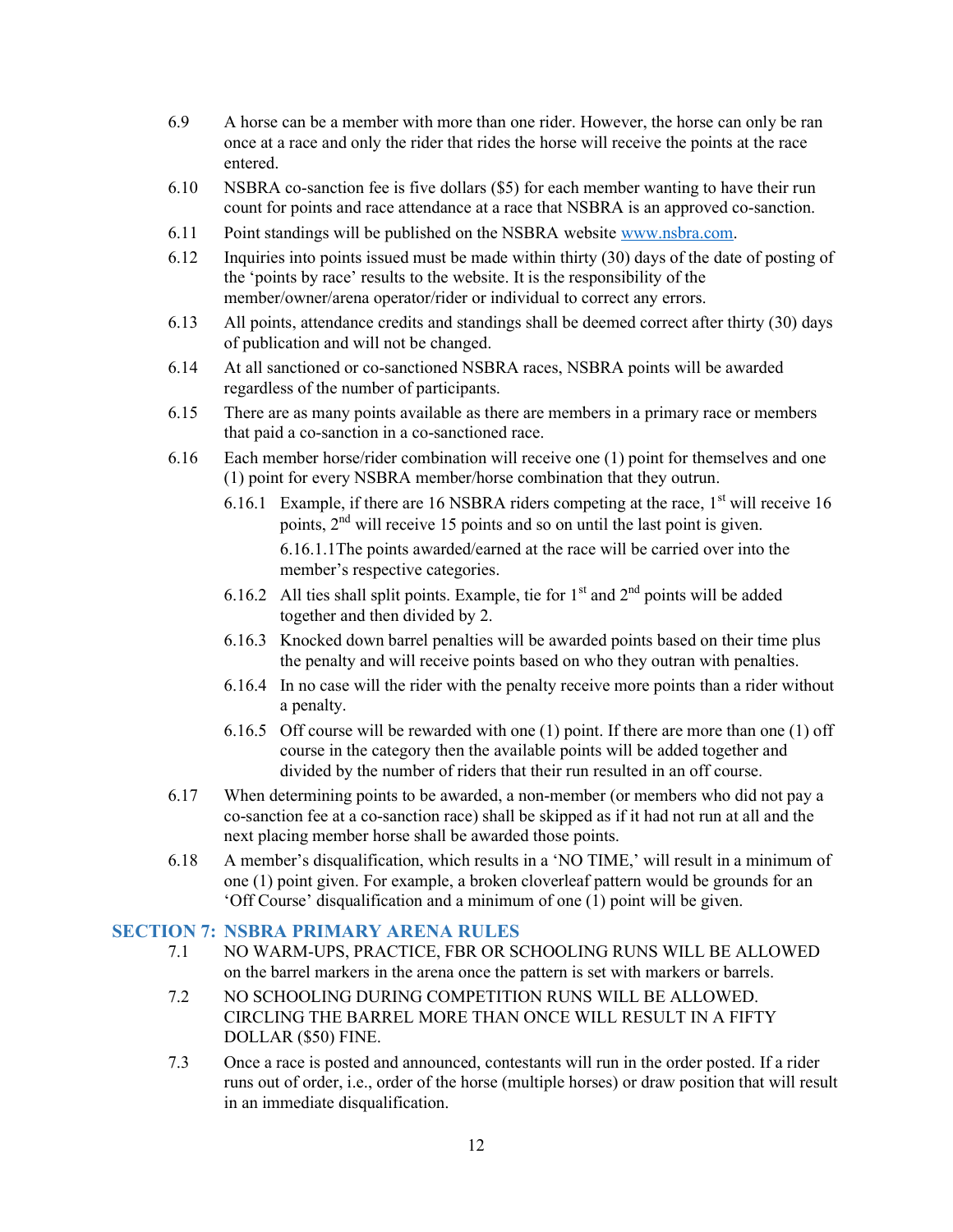7.4 Horses may only be entered once at any given NSBRA barrel race. Reruns will not be allowed. The only exception is in the event of a timer malfunction, see SECTION 7:7.9.

7.4.1 Multiple riders are not allowed to enter a race on the same horse.

- 7.5 Double header races consist of two (2) separate races in a day. With this format a horse may enter each race once at a NSBRA primary sanctioned race.
- 7.6 If the jackpot is timed with an electric eye that records times to the 100s or 1000s ties MUST be broken and paid on the last number the eye records (no rounding).
- 7.8 If using a flagger, said person is not to move from the score line for any reason once the barrel race has begun.
- 7.9 If the electric eye fails during a rider's run and there is no backup watch, the rider has the CHOICE of a re-run at the rider's and arena operator's discretion. If the person chooses not to run, they will receive a refund less any fees. It is the rider's responsibility to immediately notify the arena operator if they request not to re-run.
- 7.10 Members are responsible for downed barrels or retrieving lost articles if the arena operator does not have help available.
- 7.11 In no instance shall any barrel be set closer than 15 feet from a side  $(1<sup>st</sup>$  and  $2<sup>nd</sup>$  barrel) fence or 25 feet from the back  $3<sup>rd</sup>$  barrel fence). The score line shall be at least 45 feet from the end of the arena. A REGULATION COURSE SHALL BE SET WHENEVER POSSIBLE. This means barrels one and two must be 90 feet apart and 60 feet from the score line. Barrel three is 105 feet from barrels one and two. The barrel pattern MUST BE MEASURED AND/OR MARKED to ensure barrels one and two are an equal distance from the score line. In the case of a pattern less than standard the  $3<sup>rd</sup>$  barrel distance will not be more than the distance between the  $1<sup>st</sup>$  and  $2<sup>nd</sup>$  barrel plus  $15-20$ feet. Example: 70 feet between the first and second barrel, then no more than 85 – 90 feet from the  $2<sup>nd</sup>$  to the 3<sup>rd</sup> barrel. A pattern proportionate to a standard pattern should be the rule. In no cases will the pattern be set larger than a standard pattern, unless approved by the NSBRA BODs.
- 7.12 Barrels shall be placed at the discretion of the arena operator. Barrels must be consistently placed throughout the entire event.
- 7.13 The start/finish line and the position for the barrels must be marked permanently for the entire event.
- 7.14 The cloverleaf pattern is defined as one turn to the left around the barrel and one turn to the right around each of the remaining two barrels, the second barrel being directly across the arena from the first barrel. Barrel racers may also make one right turn and two left turns.
- 7.15 If a horse takes a step backwards or stops forward motion at any time once the eye is broke; it is off pattern and therefore, a No Time.
- 7.16 Barrel racing is a timed event using colored 55-gallon steel drums. Plastic barrels may NOT be used.
- 7.17 Both ends of the barrels must be enclosed and the sides must be solid.
- 7.18 If barrel covers are used, they should be used throughout the entire jackpot.
- 7.19 There is to be only one horse in the arena at a time during a competition barrel race, ONLY exception is gate assistance in which the assisting horse must immediately leave the arena before the contestant's horse crosses the timing eyes.
- 7.20 A parent or guardian may assist a junior into the arena and stay in the arena, behind the timing eyes, in order to assist the junior before and after the completion of the run.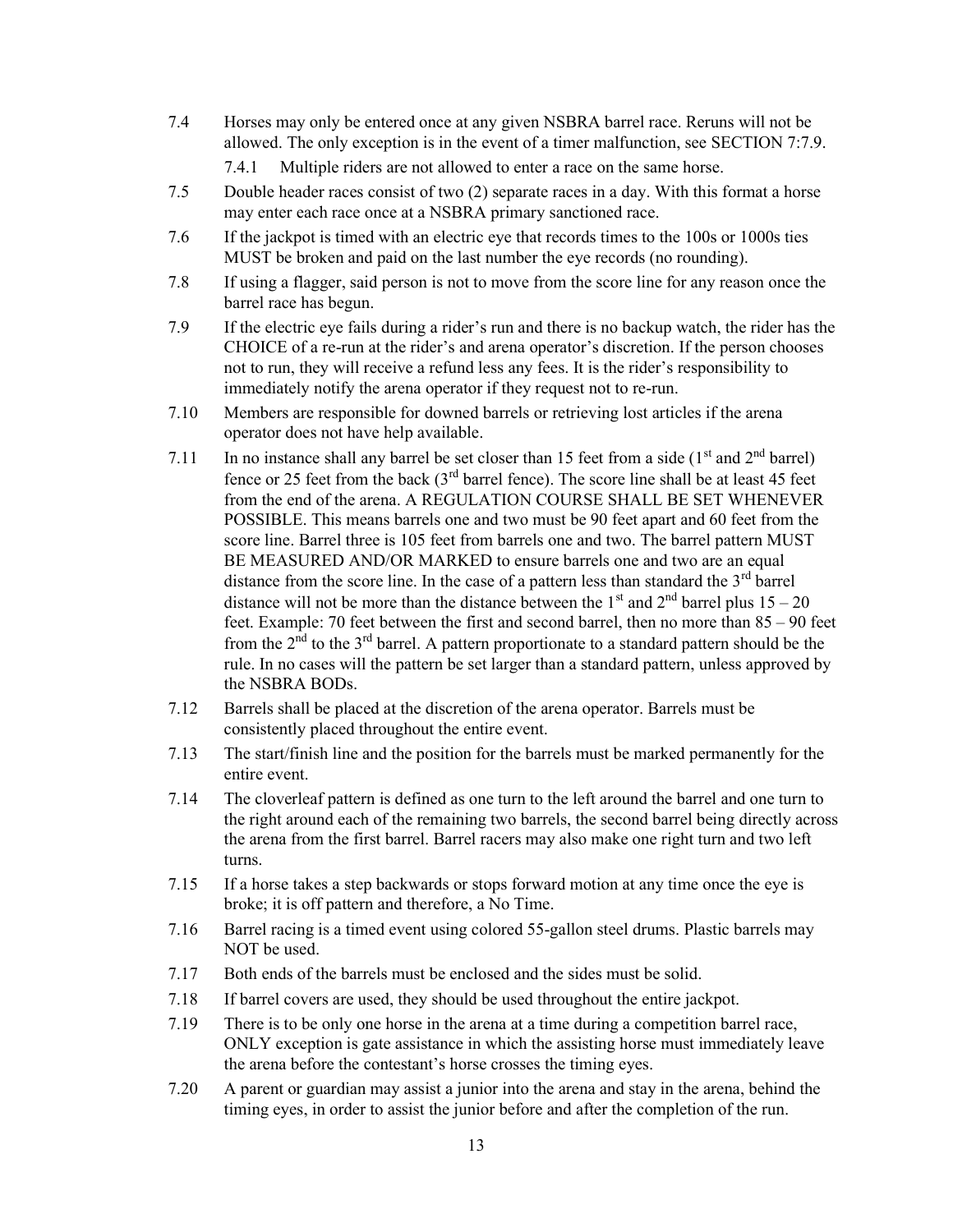- 7.21 There may be more than one horse in the arena during time onlys at the discretion of the Arena Operator and/or the riders using their time onlys.
- 7.22 The starting gate or gates will remain the same throughout the entire event. If there is a center gate it must be closed until the rider has completed their run and stopped their horse.
- 7.23 Contestants will be assessed a five (5) second penalty for each knocked over barrel. Touching a barrel is permitted.
	- 7.23.1 For the payout at a 4D race, any time with a penalty will not receive a check.
	- 7.23.2 For points you will receive your time plus five (5) seconds for each knocked down barrel.
- 7.24 Should a barrel be knocked over and it sets up on the opposite end, the five second (5) penalty will still be assessed.
- 7.25 Time will begin and stop when the contestant crosses the start/finish line.
- 7.26 The arena operator shall have the right to check on any rider's eligibility at any time as stipulated in Section 5: 5.2 of these rules.
- 7.27 Entries close for jackpot categories at the discretion of the arena operator.
- 7.28 Deleted
- 7.29 An arena will be limited to six (6) jackpots per month. An arena may have one back to back 4D format jackpot per month and it will count for one of the six (6) allowed jackpots.
- 7.30 In the event of a jackpot cancellation, the arena operator must turn in a recap sheet stating it was cancelled and why within ten (10) days.
- 7.31 An advertised jackpot may be cancelled only because of weather or a situation deemed to be an emergency. Every effort must be made to notify barrel racers and the Arena Director or BODs.
- 7.32 If a change of jackpot location occurs, Arena Operator must give directions to the new location. A notice must be posted in a clearly seen position giving directions to the new location, and notification on every available network possible, with the jackpot being held up, allowing for travel of contestants to the new location.
- 7.33 Arena operators, NSBRA primary sanction, shall follow all NSBRA rules or may be subject to a fifty dollar (\$50) fine and/or suspension. If suspension occurs, the arena is liable for the cost of notifying members. Re-approval will be by BOD decision only.
- 7.34 Arena Operators shall make all NSBRA payouts either by cash or by arena operator checks. A contestant's entry fee check may never be used for making the payout at jackpots or to pay NSBRA sanction fees.
- 7.35 If a rider is incorrectly paid at a barrel race, they will be notified in writing of any monies due back to the NSBRA office so that correct payouts may be made. If this money is not repaid within thirty (30) days of notification, the member/owner/rider will be put on the ineligible list until the money is repaid.
- 7.36 Only helpers will be allowed in the holding pen during the FBRs set.

## SECTION 8: NSBRA PRIMARY AND CO-SANCTIONED ARENA OPERATORS

8.1 Before any NSBRA sanction barrel race or jackpot may be advertised, sanctioned or authorized, the arena operator or those persons managing or organizing said barrel race or jackpot must enter into a contract with the NSBRA a minimum of seven (7) days prior to the event. In addition, the arena must be considered safe and not a hazard to any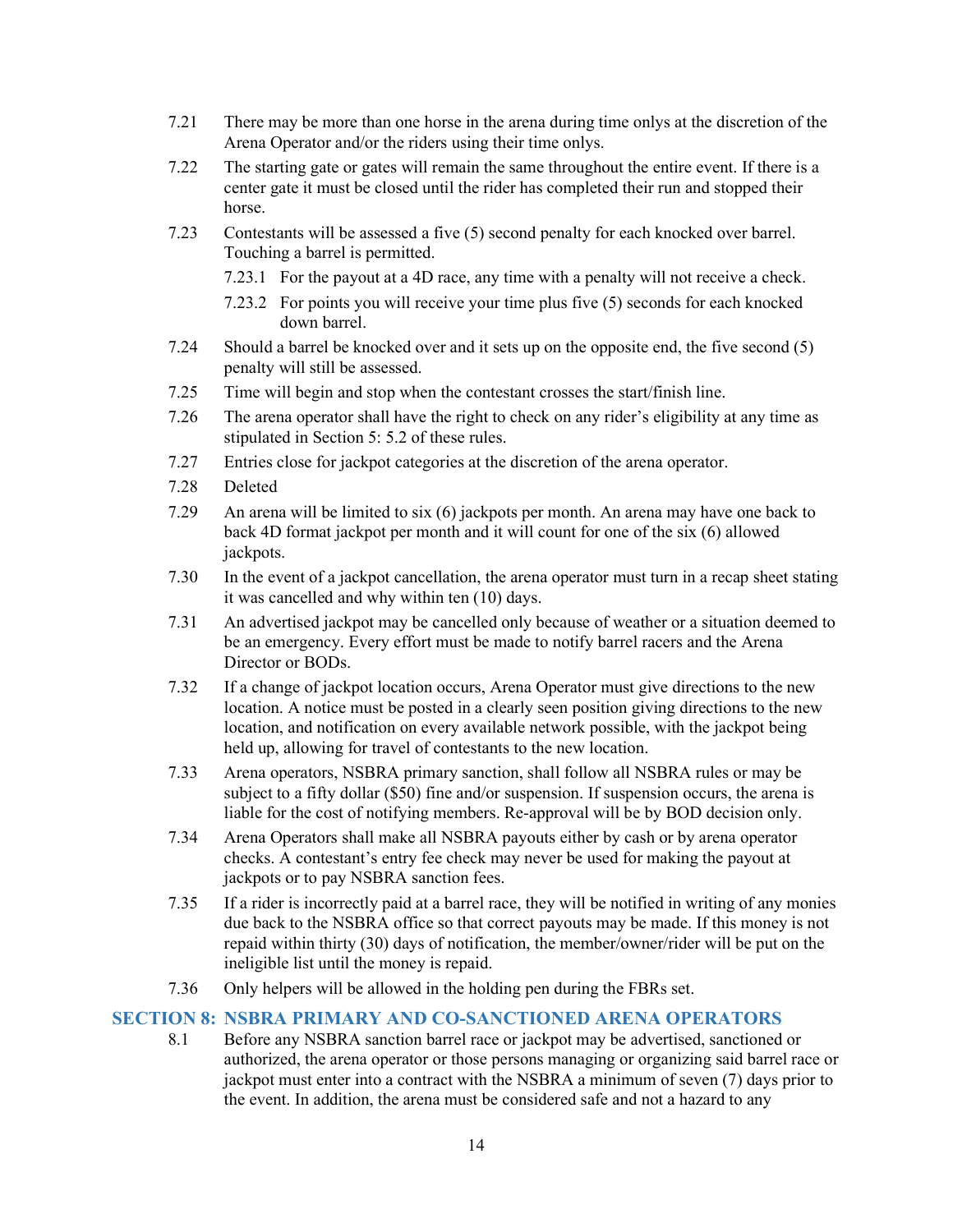member/owner/arena operator/rider or individual.

- 8.2 Arena operators must pay an annual thirty dollars (\$30) Associate Membership fee, which must be submitted with the contract. IF AN ARENA OPERATOR IS A MEMBER IN GOOD STANDING, THEY ARE NOT REQUIRED TO PURCHASE AN ADDITIONAL ASSOCIATE MEMBERSHIP IN ORDER TO PRODUCE RACES.
- 8.3 All sanctioned NSBRA races MUST be approved and listed on the NSBRA calendar at least seven (7) days prior to the race.
	- 8.3.1 If the race is not listed on the official calendar ON THE NSBRA WEBSITE AT LEAST SEVEN (7) DAYS PRIOR TO THE RACE, THE NSBRA BOARD RESERVES THE RIGHT TO DECIDE WHETHER POINTS AND/OR ATTENDANCE WILL OR WILL NOT BE GIVEN FOR THE RACE.
- 8.4 No sanctions or co-sanctions will be approved on the same night as the NSBRA general membership meeting. The general membership meeting is held on the  $2<sup>nd</sup>$  Thursday of each month.
- 8.5 An arena will be limited to six (6) jackpots per month. An arena may have one back-toback 4D format jackpot per month and it will count for one of the six (6) allowed jackpots.
	- 8.5.1 Arena operators/producers may only have three (3) races on the same night of the week in any single month. Example: if an arena operator has a race every Monday night, they may only use three (3) Mondays in any given month.
- 8.6 Arenas with a history of problems with the NSBRA, the arena will be required to post a one hundred dollar (\$100) refundable bond prior to approval. This bond will be refunded upon completion of the contract unless expenses or losses are incurred by the NSBRA relating to that arena. If an outstanding debt is due to the NSBRA, the amount will be deducted out of the arena bond before a refund will be issued.
- 8.7 Arena approval may be withheld for any reason deemed adequate by a majority vote of the BODs.
- 8.8 The NSBRA primary and co-sanctioned arena operator shall pay to NSBRA five dollars (\$5) sanction fee for each rider entered in the race. The five dollars (\$5) sanction fee does not come from the arena producer.
- 8.9 Deleted
- 8.10 Double header races are allowed and consist of two (2) races in one (1) day. Entry fees and sanction fees are collected for each individual race as they are two (2) individual races held in one (1) day.
- 8.11 Arenas may accept membership applications with the required fees and papers. (Required paperwork not given to arena operator MUST BE SUBMITTED AND POSTMARKED WITHIN TEN (10) DAYS). Riders wanting their points to count the day they join MUST submit the application prior to running. The member number on the sign-up would be 'pending' and indicate which category they are joining in, for example, 'U1000 Pending.' The COMPLETE application and fee must be submitted to the NSBRA point office with the jackpot results. APPLICANTS MUST PROVIDE ALL REQUIRED PAPERWORK WITH THEIR MEMBERSHIP APPLICATION OR MAIL IT TO THE MEMBERSHIP/POINTS DIRECTOR WITHIN TEN (10) DAYS OR APPLICATION WILL BE HELD AND NO POINTS WILL BE ISSUED until after the date the information is received.
- 8.12 All conditions for arenas to put on NSBRA primary 4D races must follow the NSBRA standard and rules.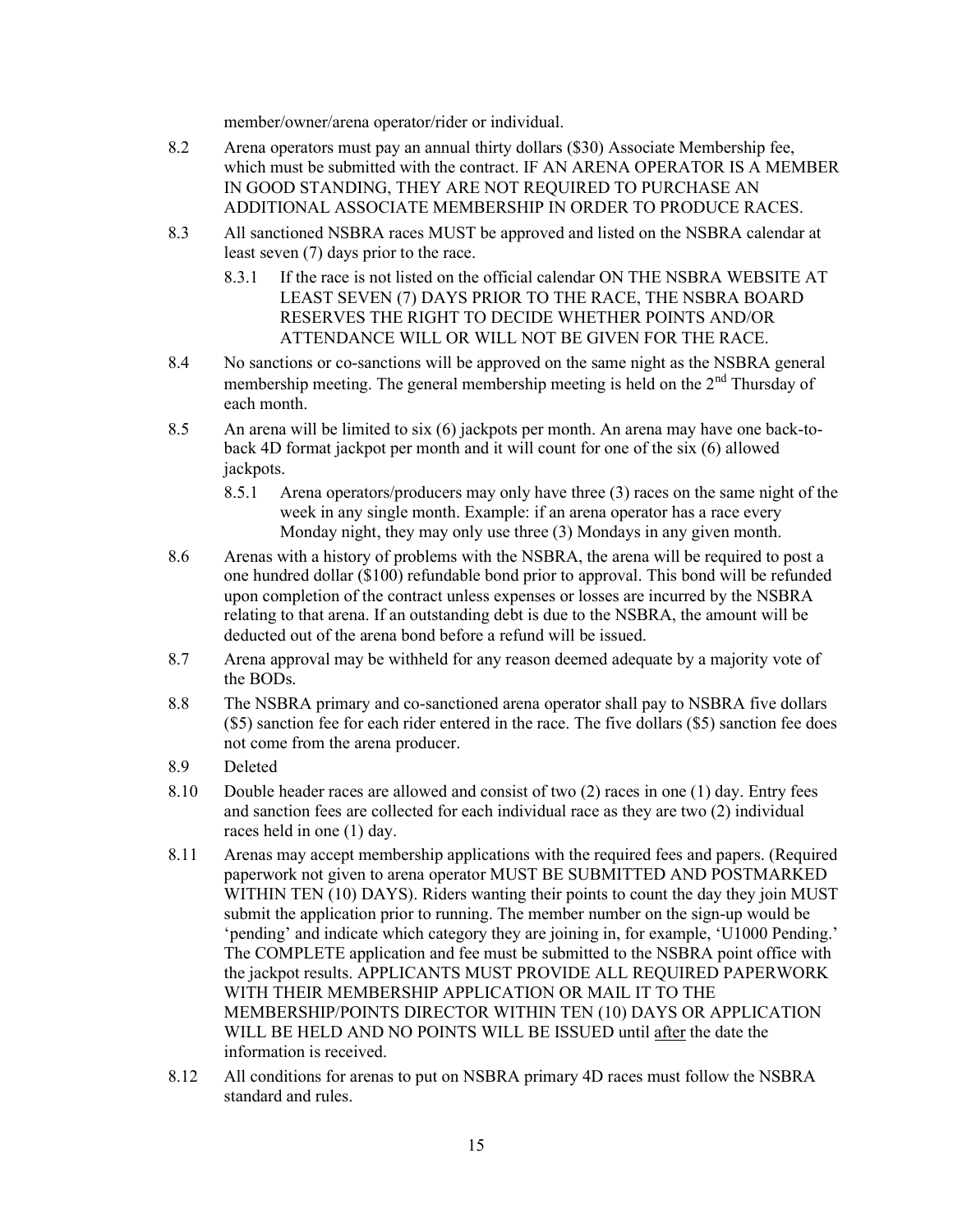- 8.13 Entries close for jackpots at the discretion of the arena operator.
- 8.14 NSBRA primary arena operators will use NSBRA payout and entry fee schedule.
- 8.15 Deleted.
- 8.16 Primary arenas must use NSBRA time split for 4D payout and must follow NSBRA payout sheet, unless the arena is a co-sanction.
- 8.17 Time split shall be:
	- 1D to the fastest time
	- 2D to fastest time plus 0.500 second
	- 3D to fastest time plus 1.000 second
	- 4D to fastest time plus 2.000 second
- 8.18 The Board must approve any changes to this. No checks will be awarded for runs that include penalties.
- 8.19 The maximum entry fee is forty dollars (\$40) for all no added money jackpots. 70% payout, LESS the five dollars (\$5) NSBRA fee and less the five dollars (\$5) fee to the producer, will go back into the 4D payout.
- 8.20 An arena operator may charge an additional fee if needed. This fee MUST be on the sanction request and published as a fee in addition to the entry fee on the race information on the NSBRA calendar. Failure to announce this fee in addition to the entry fee will result in a 70% payout, LESS the five dollars (\$5) NSBRA fee of the POSTED entry fee and no fees may be retained from the payout.
- 8.21 Deleted.
- 8.22 All NSBRA 4D primary sanctioned races, with points awarded for how NSBRA members place in the race, will payout 70%, LESS the five dollars (\$5) NSBRA fee, as follows:
	- 8.22.1 DIVISION PAYOFF PERCENTAGES:
		- Division I 30%
		- $\bullet$  Division II 27%
		- $\bullet$  Division III 23%
		- Division IV 20%
- 8.23 SUGGESTED ENTRY FEES for added money races:
	- $\bullet$  \$100 \$250 added \$30 \$40 entry fee
	- \$250 \$500 added \$35 \$50 entry fee
	- \$500 \$750 added \$45 \$60 entry fee
	- **•** \$750 \$1000 added \$55 \$70 entry fee
	- \$1000 and Up added \$70 and Up entry fee
- 8.24 Should the last place paid not equal the entry fee then the number of places paid will reduce by one until the last place paid is equal to or greater than entry fee as defined in SECTION 8: 8.25.
- 8.25 The number of places paid in each division must allow the last place in the  $4<sup>th</sup>$  division to receive an amount equal to or greater than the base entry fee (this does not include fees including but not limited to late fees, office fees or arena fees).
- 8.26 All NSBRA Primary jackpots will charge five dollars (\$5) per time only run.
- 8.27 The arena operator shall have the right to check on any rider's eligibility at any time as stipulated in SECTION 5.2 of these rules.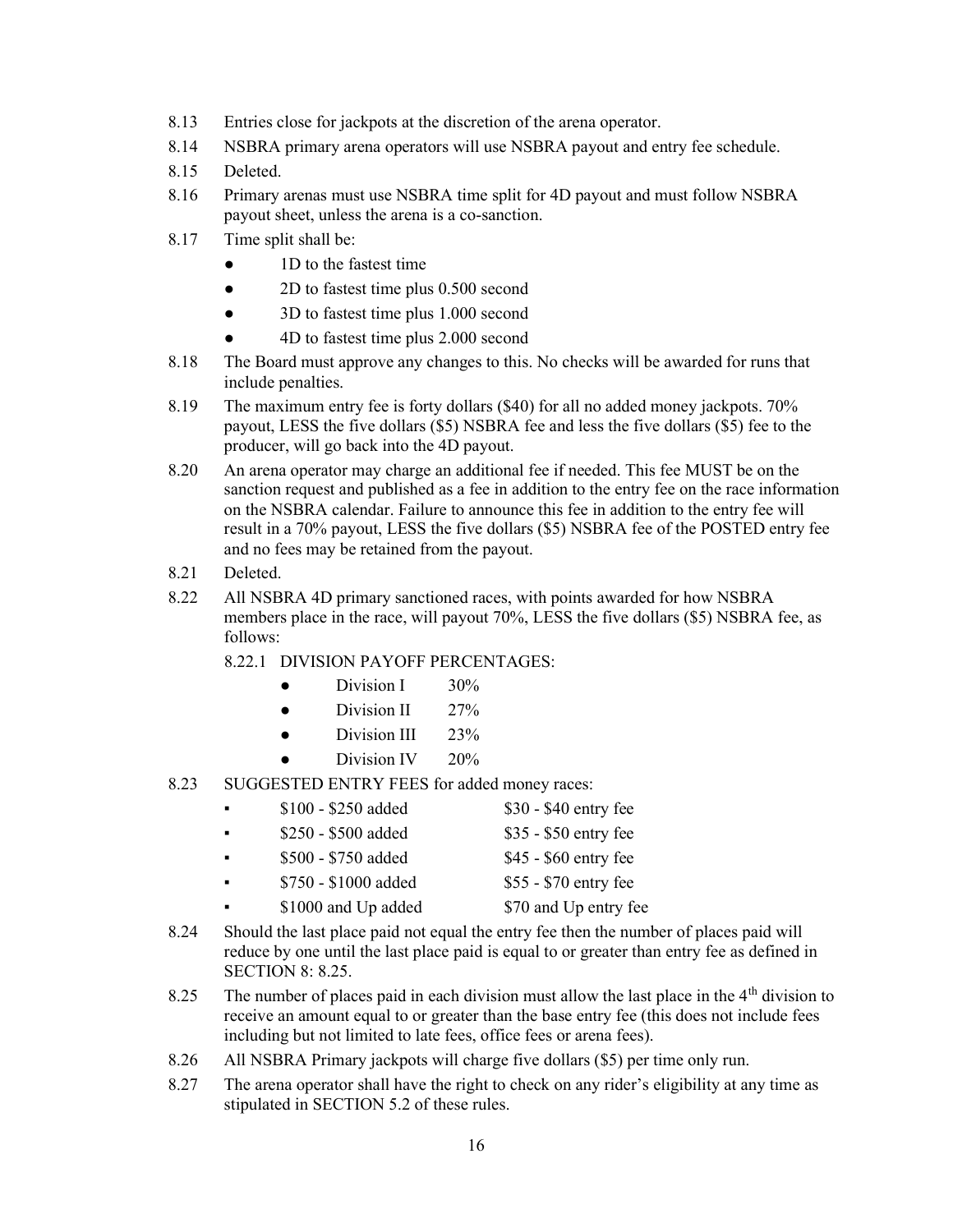- 8.28 Results, with the times and money won for all contestants must be sent with the sanctioning fees and the NSBRA recap sheet to the NSBRA Points/Membership Director. THIS MUST BE POSTMARKED WITHIN TEN (10) DAYS OF THE EVENT. Those races posted within ten (10) days of the points cutoff date must email the results, cosanction list and pay the co-sanction fees by the points cutoff date. No later! Continued failure to do this may result in a fifty dollar (\$50) fine and/or suspending future sanctioned NSBRA events and a deduction of arena bond.
- 8.29 In the event of a jackpot cancellation, the arena operator must turn in a recap sheet stating it was cancelled and why within ten (10) days.
- 8.30 An advertised jackpot may be cancelled only because of weather or a situation deemed to be an emergency. Every effort must be made to notify barrel racers and the Arena Director or BODs.
- 8.31 If a change of jackpot location occurs, Arena Operator must give directions to the new location. A notice must be posted in a clearly seen position giving directions to the new location, and notification on every available network possible, with the jackpot being held up, allowing for travel of contestants to the new location.
- 8.32 If the Arena Operator changes at an arena, the new operator must sign a new contract.
- 8.33 NSBRA primary sanction arena operators shall follow all NSBRA rules or may be subject to a fifty dollar (\$50) fine and/or suspension. If suspension occurs, the arena is liable for the cost of notifying members. Re-approval will be by BODs decision only.
- 8.34 Arena Operators shall make all NSBRA payouts either by cash or by arena operator checks. A contestant's entry fee check may never be used for making the payout at jackpots or to pay NSBRA fees.
- 8.35 If a rider is incorrectly paid at a barrel race, they will be notified in writing of any monies due back to the NSBRA office, so that correct payouts may be made. If this money is not repaid within thirty (30) days of notification, the member/owner/rider will be put on the ineligible list until the money is repaid.
- 8.36 NSBRA co-sanctioning fee is five dollars (\$5) for each member wanting to have their run count for points and race attendance at a race that NSBRA is an approved co-sanction. 8.36.1 Co-sanction fees must be paid at the time of entry and are non-refundable. NO EXCEPTIONS.
- 8.37 The arena Operator shall collect five dollars (\$5) from any NSBRA member who wishes to receive points and attendance credit. The five dollars (\$5) must be returned along with the complete results of the barrel race (including times and money won for **all** competitors) to the NSBRA Points Director postmarked within ten (10) days of the barrel race. Results must also be emailed to the Points/Membership Director in the same time frame. See rule 8.28 for races posted within ten (10) days of the points cutoff date. Failure to do so may result in suspension and forfeiture of co-approval fee(s) already submitted.
- 8.38 The NSBRA will not allow arena operators to charge a fee on top of the five dollar (\$5) co-sanctioning fee. If this practice is reported to the NSBRA BODs, the NSBRA BODs reserves the right to fine the arena operator and/or refuse future co-sanctioning.
- 8.39 Deleted.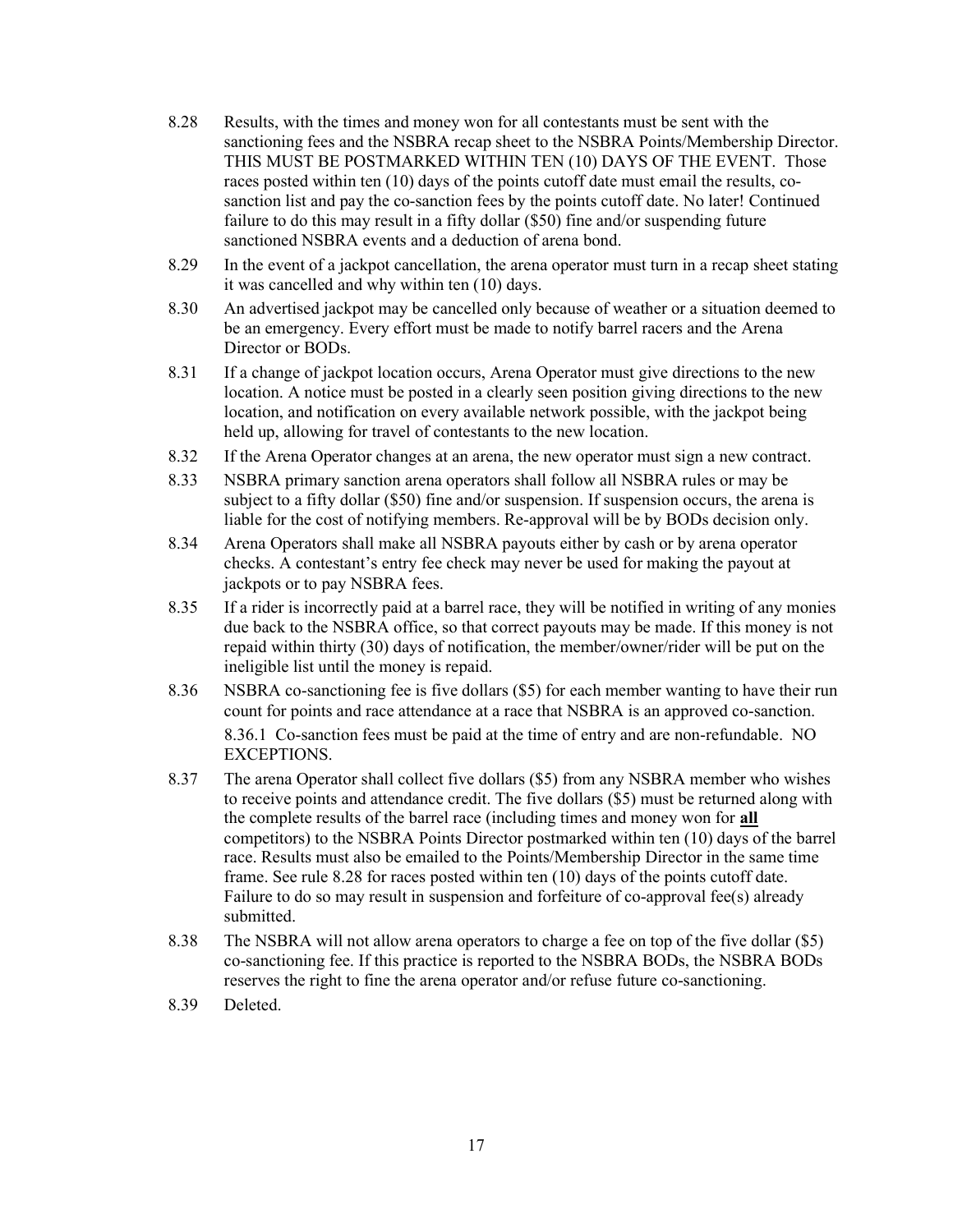- 8.40 RECAP SHEETS WITH THE TIMES AND MONEY WON MUST BE POSTMARKED WITHIN TEN (10) DAYS OF THE EVENT. CONTINUED FAILURE TO DO THIS MAY RESULT IN A FIFTY DOLLAR (\$50) FINE AND/OR SUSPENDING FUTURE CO-SANCTIONED NSBRA EVENTS.
- 8.41 There is no co-sanction approval for races that have a limited entry. Example: a race that only allows member to compete.

#### SECTION 9: YEAR-END FINALS AND YEAR END AWARDS

- 9.1 The NSBRA BODs is responsible for organizing the NSBRA Finals. This includes but not limited to choosing a date, site, awards, and added money.
- 9.2 NSBRA will approve an awards budget at the beginning of the competition year.
	- 9.2.1 The awards budget may increase or decrease as the season continues and the financial status allows.
- 9.3 NSBRA will assign an awards committee at the beginning of the NSBRA competition year.
	- 9.3.1 It is expected that the awards committee report updates at each meeting on awards or sponsorships.
- 9.4 The NSBRA Finals for the competitive year will be held at a facility to be determined by the BODs.
- 9.5 A designated time and date will be set to pre-enter qualified horses for NSBRA Finals.
- 9.6 The Finals will consist of two go-arounds and an average for category awards. Places paid will be determined by the number of entries and/or added money. Format of the Finals may be changed at the discretion of the BODs.
- 9.7 Finals entry fees will be at least sixty dollars (\$60) per horse in each category.
- 9.8 There will be a fifty dollar (\$50) late fee for entries postmarked or hand delivered after the entry due date.
	- 9.8.1 Late entries will run at the end of their respective categories on both days of Finals.
	- 9.8.2 There will be drags for the late entries as needed for the five (5) riders in each drag.
- 9.9 FBRs will not have an entry fee but must meet the eligibility requirements. See SECTION 9: 9.10.
- 9.10 Eligibility requirements for the Finals AND/OR year-end awards are as follows:
	- Member/horse must have competed in at least five  $(5)$  jackpots during the competition year, or pay up to five (5) co-sanction fees (\$40 per co-sanction fee) to meet the requirements.
	- Any member who has not completed the five  $(5)$  required runs by the points cutoff date will not be eligible for category awards. Buy-ins are eligible for Open 4D awards only.
	- Required horse's information must be on file with the points/membership director.
	- Members must have paid the fifty dollars (\$50) nomination fee per membered horse (This is the raffle ticket sales).
	- FBRs must have paid the twenty-five dollars  $(\$25)$  nomination fee. (This is the raffle ticket sales.)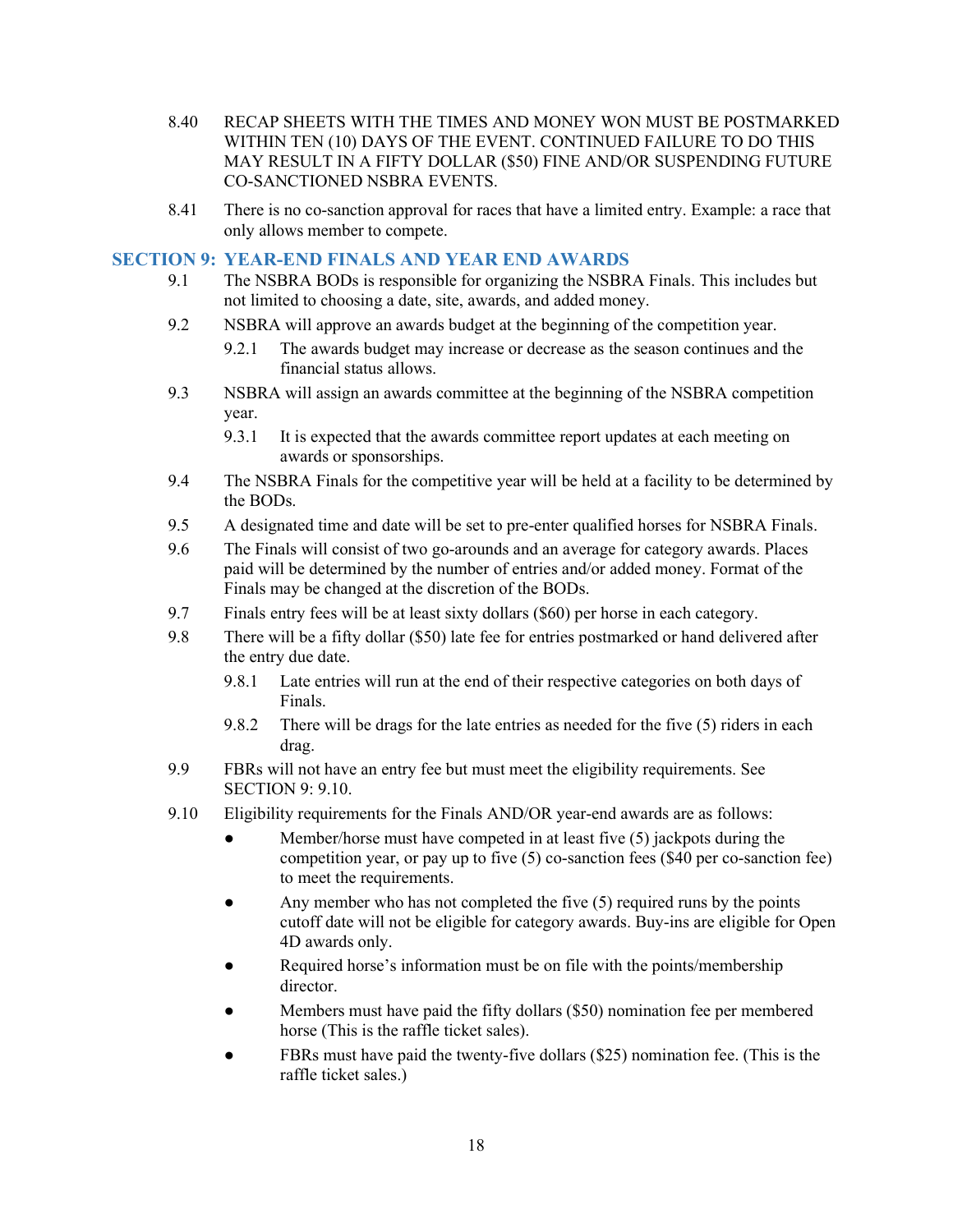- These fees will be determined by the year-end financial status, in order to leave a minimum of \$5,000 to carry over for the following year.
- FBRs MUST be a member at least thirty (30) days prior to the first day of Finals or pay a twenty-five dollar (\$25) late fee in addition to membership fee.
- FBRs DO NOT have to meet a minimum number of races attended.
- 9.11 An electric eye or timer will be used at the Finals and all results recorded to the thousandth of a second. If the electric eye does not work, a re-run will be allowed at the rider's discretion. If the rider does not want a rerun, the entry fee less the office/arena fee will be refunded.
- 9.12 Any ties for Year-end awards will be broken as follows:
	- Ties for Year-end champion (1st place in each category) each will receive the award.
	- Ties for places below Year-end champions (2nd through 10th in each category) will be broken by the member with the least number of races attended.
- 9.13 Any ties for awards at Finals will be broken by a method determined by the BODs.
- 9.14 No more than three (3) calls will be made for the rider to enter the barrel pattern at the Finals.
- 9.15 A dress code will be mandatory at the Finals, consisting of western hat or helmet, long sleeve shirt, wester pants (no excessively faded or torn jeans will be allowed), and boots. Juniors ten (10) years old and younger must wear a safety riding helmet. If a helmet is not worn, they will be disqualified.
- 9.16 Contestants will be fined ten dollars (\$10) for losing their hat AT ANY TIME while in the arena.
- 9.17 The office charge, if needed, at the Finals will be determined by the year-end financial standing in order to leave a minimum of \$5,000 to carry-over for the following year.
- 9.18 Year-end and Finals saddles will be given in each category that has a minimum of ten (10) members at the halfway point of the NSBRA season. This is typically around April 1 st .
- 9.19 Award placings subject to change with the determination of the participation in the categories during the competition year. The financial status of the NSBRA may also change the number of placings for the Year-end and Finals category winners.
- 9.20 Year-end category awards:
	- 9.20.1 Quality saddles for year-end point champions.
	- 9.20.2 Awards for  $2<sup>nd</sup> 10<sup>th</sup>$  will be quality awards as chosen by the awards committee.
	- 9.20.3 FBR awards must be a minimum of \$25 value.
	- 9.20.4 Members are responsible for submitting saddle bids (within said budget) for Year End Saddles. The saddles will be on a survey for members to vote. If no saddle bids are submitted, the NSBRA BODs will choose the Year End saddles.
- 9.21 Finals category average awards:
	- 9.21.1 Quality saddles for Finals average category champions.
		- 9.21.1.1 Should the financial status be at a level not allowing Finals saddles then the awards committee will choose a quality award that is worthy of a champion placing.
	- 9.21.2 Awards for  $2<sup>nd</sup> 10<sup>th</sup>$  will be quality awards chosen by the awards committee.
- 9.22 All category Top ten (10) winners for the year-end must be responsible for picking up